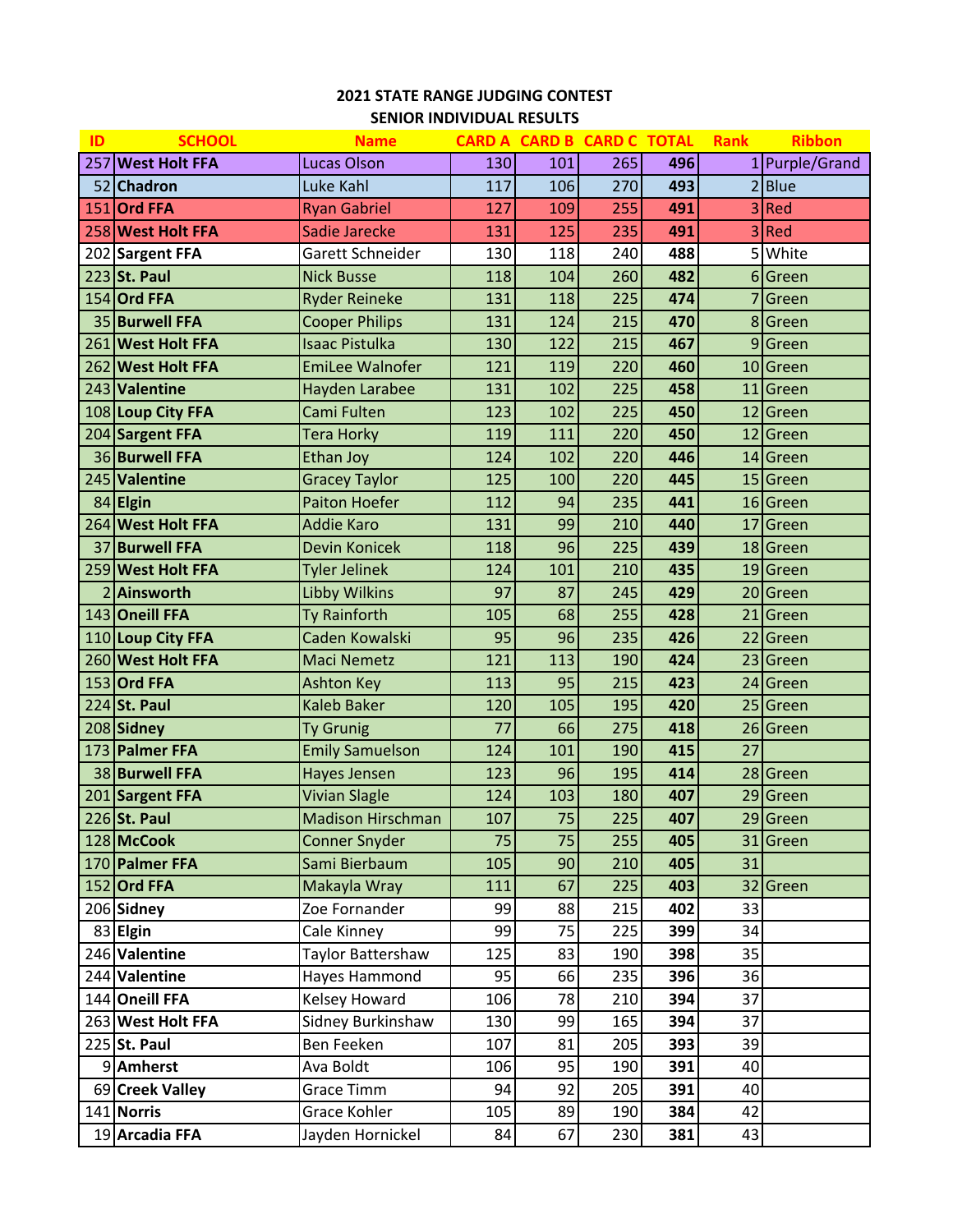|    | 268 Wheeler Central FFA  | <b>Brady Renner</b>     | 112 | 98  | 170 | 380 | 44 |  |
|----|--------------------------|-------------------------|-----|-----|-----|-----|----|--|
|    | 190 Rock County          | <b>Brooklyn Buell</b>   | 82  | 72  | 225 | 379 | 45 |  |
|    | 102 Lawrence-Nelson FFA  | <b>Theodore Kathman</b> | 115 | 93  | 170 | 378 | 46 |  |
|    | 107 Loup City FFA        | Kylie Jerabek           | 107 | 101 | 170 | 378 | 46 |  |
|    | 267 Wheeler Central FFA  | Cheyenne Pokorny        | 110 | 92  | 175 | 377 | 48 |  |
|    | 1 Ainsworth              | Ty Schlueter            | 100 | 76  | 200 | 376 | 49 |  |
|    | 282 Sutherland           | Meknna Fisher           | 94  | 77  | 205 | 376 | 49 |  |
|    | 85 Elgin                 | <b>Ethan Hinkle</b>     | 110 | 85  | 180 | 375 | 51 |  |
|    | 140 Norris               | Anna Rohrer             | 84  | 90  | 200 | 374 | 52 |  |
|    | 11 Amherst               | Sadie Ringlein          | 93  | 70  | 205 | 368 | 53 |  |
|    | 103 Lawrence-Nelson FFA  | Wyatt Brockman          | 108 | 78  | 180 | 366 | 54 |  |
|    | 266 Wheeler Central FFA  | Makenaa Pelster         | 103 | 78  | 185 | 366 | 54 |  |
|    | 76 Deshler               | Lacey Schmidt           | 77  | 61  | 225 | 363 | 56 |  |
|    | 189 Rock County          | Hannah Keller           | 108 | 72  | 180 | 360 | 57 |  |
|    | 55 Chadron               | <b>Bryson Bickel</b>    | 59  | 79  | 220 | 358 | 58 |  |
|    | 209 Sidney               | <b>Emily Miller</b>     | 68  | 67  | 220 | 355 | 59 |  |
|    | 96 Kearney               | Kinley Greenough        | 80  | 79  | 195 | 354 | 60 |  |
|    | 145 Oneill FFA           | Kylee Howard            | 108 | 60  | 185 | 353 | 61 |  |
|    | 104 Lawrence-Nelson FFA  | Kylie Beard             | 82  | 77  | 190 | 349 | 62 |  |
|    | 86 Elgin                 | <b>Austin Good</b>      | 99  | 69  | 180 | 348 | 63 |  |
|    | 142 Norris               | Kate Osterhaus          | 83  | 65  | 200 | 348 | 63 |  |
|    | 3 Ainsworth              | Ben Flynn               | 110 | 77  | 160 | 347 | 65 |  |
|    | 172 Palmer FFA           | Makenna Mottl           | 92  | 80  | 175 | 347 | 65 |  |
|    | 77 Deshler               | Mallory Kleen           | 95  | 69  | 180 | 344 | 67 |  |
|    | 131 McCook               | Jarett Walter           | 88  | 76  | 180 | 344 | 67 |  |
|    | 203 Sargent FFA          | Slate Micheel           | 98  | 106 | 140 | 344 | 67 |  |
| 27 | <b>Banner County FFA</b> | Makyla Mason            | 76  | 64  | 200 | 340 | 70 |  |
|    | 207 Sidney               | Matthew Cabbage         | 75  | 70  | 195 | 340 | 70 |  |
|    | 60 Cody - Kilgore        | Dylan Naslund           | 95  | 59  | 185 | 339 | 72 |  |
|    | 276 Gordon Rushville FFA | <b>Beau Child</b>       | 89  | 58  | 190 | 337 | 73 |  |
|    | 192 Rock County          | Gracie Swanson          | 85  | 72  | 180 | 337 | 73 |  |
|    | 4 Ainsworth              | Maia Flynn              | 94  | 65  | 175 | 334 | 75 |  |
|    | 62 Cody - Kilgore        | <b>Byron Skinner</b>    | 103 | 56  | 175 | 334 | 75 |  |
|    | 211 Southern Valley      | <b>Brianna Russell</b>  | 89  | 80  | 165 | 334 | 75 |  |
|    | 75 Deshler               | Avery Eitzman           | 94  | 74  | 165 | 333 | 78 |  |
|    | 300 Stapleton FFA        | Sadie Dimmitt           | 91  | 59  | 180 | 330 | 79 |  |
|    | 54 Chadron               | Jace Lein               | 73  | 66  | 190 | 329 | 80 |  |
|    | 105 Lawrence-Nelson FFA  | Nathan Elledge          | 109 | 79  | 140 | 328 | 81 |  |
|    | 146 Oneill FFA           | Emma Wrede              | 67  | 57  | 200 | 324 | 82 |  |
|    | 171 Palmer FFA           | Hope Fuhrman            | 95  | 76  | 150 | 321 | 83 |  |
|    | 109 Loup City FFA        | <b>Mallory Tuma</b>     | 87  | 72  | 160 | 319 | 84 |  |
|    | 53 Chadron               | <b>Addy Diers</b>       | 62  | 65  | 190 | 317 | 85 |  |
|    | 29 Banner County FFA     | <b>Isaac Olsen</b>      | 67  | 73  | 175 | 315 | 86 |  |
|    | 302 Stapleton FFA        | Natalie Newman          | 74  | 56  | 185 | 315 | 86 |  |
|    | 283 Sutherland           | Serana Martinez         | 62  | 73  | 180 | 315 | 86 |  |
|    | 48 Cambridge FFA         | Paige Klumpe            | 35  | 58  | 220 | 313 | 89 |  |
|    | 98 Kearney               | Maci Kalsbeck           | 52  | 73  | 185 | 310 | 90 |  |
|    |                          |                         |     |     |     |     |    |  |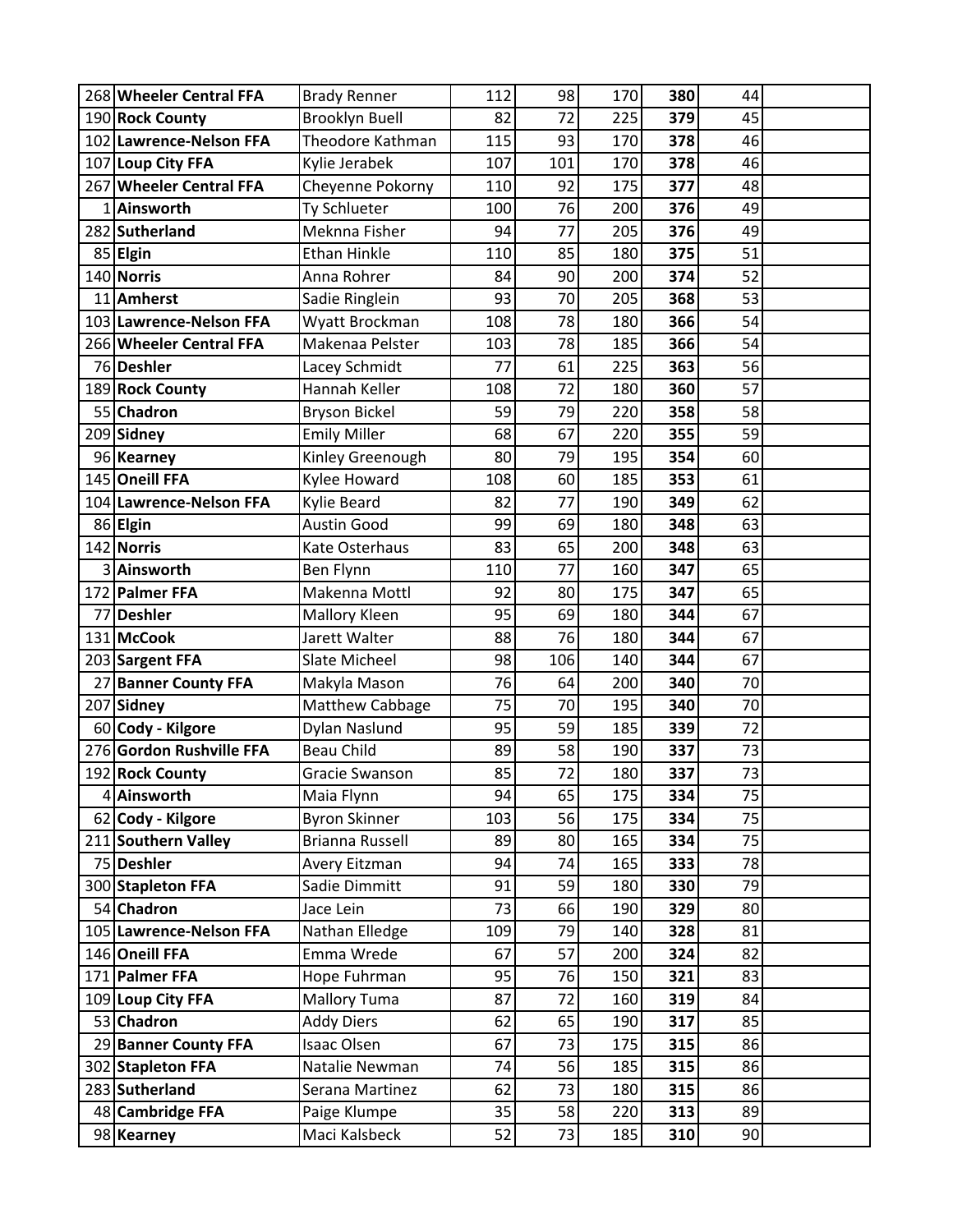| 78 Deshler                | Bryn Kniep             | 79              | 72 | 155 | 306 | 91  |  |
|---------------------------|------------------------|-----------------|----|-----|-----|-----|--|
| 51 Cambridge FFA          | Wyatt Ervin            | 60              | 80 | 165 | 305 | 92  |  |
| 61 Cody - Kilgore         | Kassidy Roseberry      | 85              | 62 | 155 | 302 | 93  |  |
| 129 McCook                | <b>Wyatt Meyers</b>    | 80              | 76 | 145 | 301 | 94  |  |
| 212 Southern Valley       | Cole Broeker           | 72              | 62 | 165 | 299 | 95  |  |
| 289 Arapahoe Holbrook FFA | <b>Tracy Roskop</b>    | 59              | 63 | 175 | 297 | 96  |  |
| 49 Cambridge FFA          | Megan TenBensel        | 72              | 74 | 150 | 296 | 97  |  |
| 97 Kearney                | Ashton Krohn           | 74              | 74 | 145 | 293 | 98  |  |
| 290 Arapahoe Holbrook FFA | Hope Koller            | 60              | 56 | 170 | 286 | 99  |  |
| 50 Cambridge FFA          | Donald Rohr            | 62              | 67 | 155 | 284 | 100 |  |
| 99 Kearney                | Justin Murray          | 68              | 56 | 160 | 284 | 100 |  |
| 291 Arapahoe Holbrook FFA | <b>Bryan Conn</b>      | 62              | 60 | 160 | 282 | 102 |  |
| 213 Southern Valley       | <b>Hunter Batt</b>     | 65              | 67 | 145 | 277 | 103 |  |
| 26 Banner County FFA      | Alex Rundell           | 61              | 63 | 140 | 264 | 104 |  |
| 277 Gordon Rushville FFA  | Tatiana Higgin         | 65              | 48 | 150 | 263 | 105 |  |
| 130 McCook                | Angyll Haase           | 54              | 53 | 155 | 262 | 106 |  |
| 303 Stapleton FFA         | <b>Elizabeth Fetty</b> | 76              | 56 | 130 | 262 | 106 |  |
| 294 Arapahoe Holbrook FFA | <b>Tyler Miller</b>    | 67              | 59 | 135 | 261 | 108 |  |
| 288 Arapahoe Holbrook FFA | <b>Gentry Warner</b>   | 52              | 52 | 150 | 254 | 109 |  |
| 12 Amherst                | Aliza Houser           | 64              | 69 | 120 | 253 | 110 |  |
| 292 Arapahoe Holbrook FFA | Hannah Whitson         | 48              | 58 | 145 | 251 | 111 |  |
| 10 Amherst                | Austyn Rumbbeck        | 97              | 59 | 90  | 246 | 112 |  |
| 287 Arapahoe Holbrook FFA | Cooper Wendland        | 57              | 63 | 125 | 245 | 113 |  |
| 30 Broken Bow FFA         | <b>Abigail Wiiest</b>  | 68              | 55 | 120 | 243 | 114 |  |
| 285 Sutherland            | Boone Snyder           | 68              | 56 | 115 | 239 | 115 |  |
| 70 Creek Valley           | Elizabeth Whiting      | 58              | 54 | 125 | 237 | 116 |  |
| 284 Sutherland            | <b>Eric Halsted</b>    | 47              | 50 | 140 | 237 | 116 |  |
| 269 Wheeler Central FFA   | Ty Growcock            | 75              | 77 | 85  | 237 | 116 |  |
| 293 Arapahoe Holbrook FFA | <b>Grant Taylor</b>    | 54              | 52 | 120 | 226 | 119 |  |
| 133 McPherson County FFA  | <b>Kinnley Powers</b>  | 72              | 53 | 95  | 220 | 120 |  |
| 138 Mullen FFA            | <b>Faith Miller</b>    | 43              | 50 | 125 | 218 | 121 |  |
| 28 Banner County FFA      | Adam Knaub             | 77              | 87 | 50  | 214 | 122 |  |
| 20 Arcadia FFA            | Mathew Cox             | 66              | 35 | 110 | 211 | 123 |  |
| 214 Southern Valley       | Mitchel Wilson         | 40              | 43 | 120 | 203 | 124 |  |
| 191 Rock County           | Allie Cosgrove         | 59              | 42 | 100 | 201 | 125 |  |
| 301 Stapleton FFA         | Isabelle Zuniga        | 30 <sub>l</sub> | 29 | 110 | 169 | 126 |  |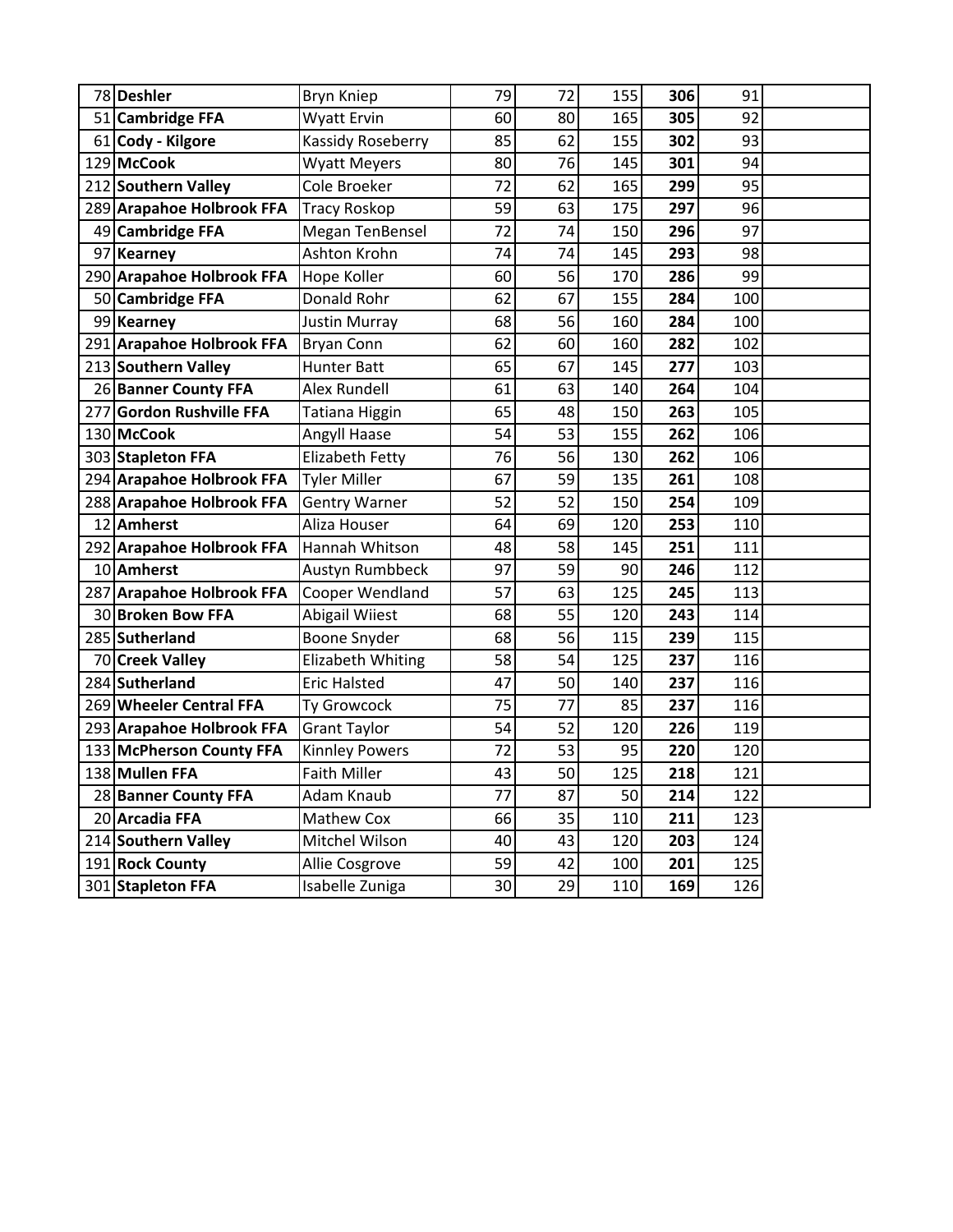# **STATE RANGE JUDGING CONTEST SENIOR TEAM RESULTS**

| ID | <b>SCHOOL</b>         | <b>Name</b>            |     |     | CARD A CARD B CARD C TOTAL Team Rank |     |      |                | <b>Ribbon</b>       |
|----|-----------------------|------------------------|-----|-----|--------------------------------------|-----|------|----------------|---------------------|
|    | 257 West Holt FFA     | <b>Lucas Olson</b>     | 130 | 101 | 265                                  | 496 | 1914 | $\mathbf{1}$   | Purple/Grand        |
|    | 258 West Holt FFA     | Sadie Jarecke          | 131 | 125 | 235                                  | 491 | 1914 |                | <b>Purple/Grand</b> |
|    | 261 West Holt FFA     | <b>Isaac Pistulka</b>  | 130 | 122 | 215                                  | 467 | 1914 |                | <b>Purple/Grand</b> |
|    | 262 West Holt FFA     | <b>EmiLee Walnofer</b> | 121 | 119 | 220                                  | 460 | 1914 |                | <b>Purple/Grand</b> |
|    | 151 Ord FFA           | <b>Ryan Gabriel</b>    | 127 | 109 | 255                                  | 491 | 1791 | $\overline{2}$ | <b>Blue</b>         |
|    | 154 Ord FFA           | <b>Ryder Reineke</b>   | 131 | 118 | 225                                  | 474 | 1791 |                | <b>Blue</b>         |
|    | 153 Ord FFA           | <b>Ashton Key</b>      | 113 | 95  | 215                                  | 423 | 1791 |                | <b>Blue</b>         |
|    | 152 Ord FFA           | Makayla Wray           | 111 | 67  | 225                                  | 403 | 1791 |                | <b>Blue</b>         |
|    | 35 Burwell FFA        | <b>Cooper Philips</b>  | 131 | 124 | 215                                  | 470 | 1769 | 3              | Red                 |
|    | 36 Burwell FFA        | <b>Ethan Joy</b>       | 124 | 102 | 220                                  | 446 | 1769 |                | Red                 |
|    | 37 Burwell FFA        | <b>Devin Konicek</b>   | 118 | 96  | 225                                  | 439 | 1769 |                | Red                 |
|    | 38 Burwell FFA        | <b>Hayes Jensen</b>    | 123 | 96  | 195                                  | 414 | 1769 |                | Red                 |
|    | 223 St. Paul          | <b>Nick Busse</b>      | 118 | 104 | 260                                  | 482 | 1702 | 4              | White               |
|    | 224 St. Paul          | Kaleb Baker            | 120 | 105 | 195                                  | 420 | 1702 |                | White               |
|    | 226 St. Paul          | Madison Hirschman      | 107 | 75  | 225                                  | 407 | 1702 |                | White               |
|    | 225 St. Paul          | Ben Feeken             | 107 | 81  | 205                                  | 393 | 1702 |                | White               |
|    | 243 Valentine         | Hayden Larabee         | 131 | 102 | 225                                  | 458 | 1697 | 5              |                     |
|    | 245 Valentine         | <b>Gracey Taylor</b>   | 125 | 100 | 220                                  | 445 | 1697 |                |                     |
|    | 246 Valentine         | Taylor Battershaw      | 125 | 83  | 190                                  | 398 | 1697 |                |                     |
|    | 244 Valentine         | Hayes Hammond          | 95  | 66  | 235                                  | 396 | 1697 |                |                     |
|    | 264 West Holt FFA     | Addie Karo             | 131 | 99  | 210                                  | 440 | 1693 | 6              |                     |
|    | 259 West Holt FFA     | Tyler Jelinek          | 124 | 101 | 210                                  | 435 | 1693 |                |                     |
|    | 260 West Holt FFA     | Maci Nemetz            | 121 | 113 | 190                                  | 424 | 1693 |                |                     |
|    | 263 West Holt FFA     | Sidney Burkinshaw      | 130 | 99  | 165                                  | 394 | 1693 |                |                     |
|    | 202 Sargent FFA       | Garett Schneider       | 130 | 118 | 240                                  | 488 | 1689 | 7              |                     |
|    | 204 Sargent FFA       | Tera Horky             | 119 | 111 | 220                                  | 450 | 1689 |                |                     |
|    | 201 Sargent FFA       | Vivian Slagle          | 124 | 103 | 180                                  | 407 | 1689 |                |                     |
|    | 203 Sargent FFA       | Slate Micheel          | 98  | 106 | 140                                  | 344 | 1689 |                |                     |
|    | 108 Loup City FFA     | Cami Fulten            | 123 | 102 | 225                                  | 450 | 1573 | 8              |                     |
|    | 110 Loup City FFA     | Caden Kowalski         | 95  | 96  | 235                                  | 426 | 1573 |                |                     |
|    | 107 Loup City FFA     | Kylie Jerabek          | 107 | 101 | 170                                  | 378 | 1573 |                |                     |
|    | 109 Loup City FFA     | <b>Mallory Tuma</b>    | 87  | 72  | 160                                  | 319 | 1573 |                |                     |
|    | 84 Elgin              | Paiton Hoefer          | 112 | 94  | 235                                  | 441 | 1563 | 9              |                     |
|    | 83 Elgin              | Cale Kinney            | 99  | 75  | 225                                  | 399 | 1563 |                |                     |
|    | 85 Elgin              | Ethan Hinkle           | 110 | 85  | 180                                  | 375 | 1563 |                |                     |
|    | $\overline{86}$ Elgin | Austin Good            | 99  | 69  | 180                                  | 348 | 1563 |                |                     |
|    | 208 Sidney            | Ty Grunig              | 77  | 66  | 275                                  | 418 | 1515 | 10             |                     |
|    | 206 Sidney            | Zoe Fornander          | 99  | 88  | 215                                  | 402 | 1515 |                |                     |
|    | 209 Sidney            | <b>Emily Miller</b>    | 68  | 67  | 220                                  | 355 | 1515 |                |                     |
|    | 207 Sidney            | Matthew Cabbage        | 75  | 70  | 195                                  | 340 | 1515 |                |                     |
|    | 143 Oneill FFA        | Ty Rainforth           | 105 | 68  | 255                                  | 428 | 1499 | 11             |                     |
|    | 144 Oneill FFA        | Kelsey Howard          | 106 | 78  | 210                                  | 394 | 1499 |                |                     |
|    | 145 Oneill FFA        | Kylee Howard           | 108 | 60  | 185                                  | 353 | 1499 |                |                     |
|    | 146 Oneill FFA        | Emma Wrede             | 67  | 57  | 200                                  | 324 | 1499 |                |                     |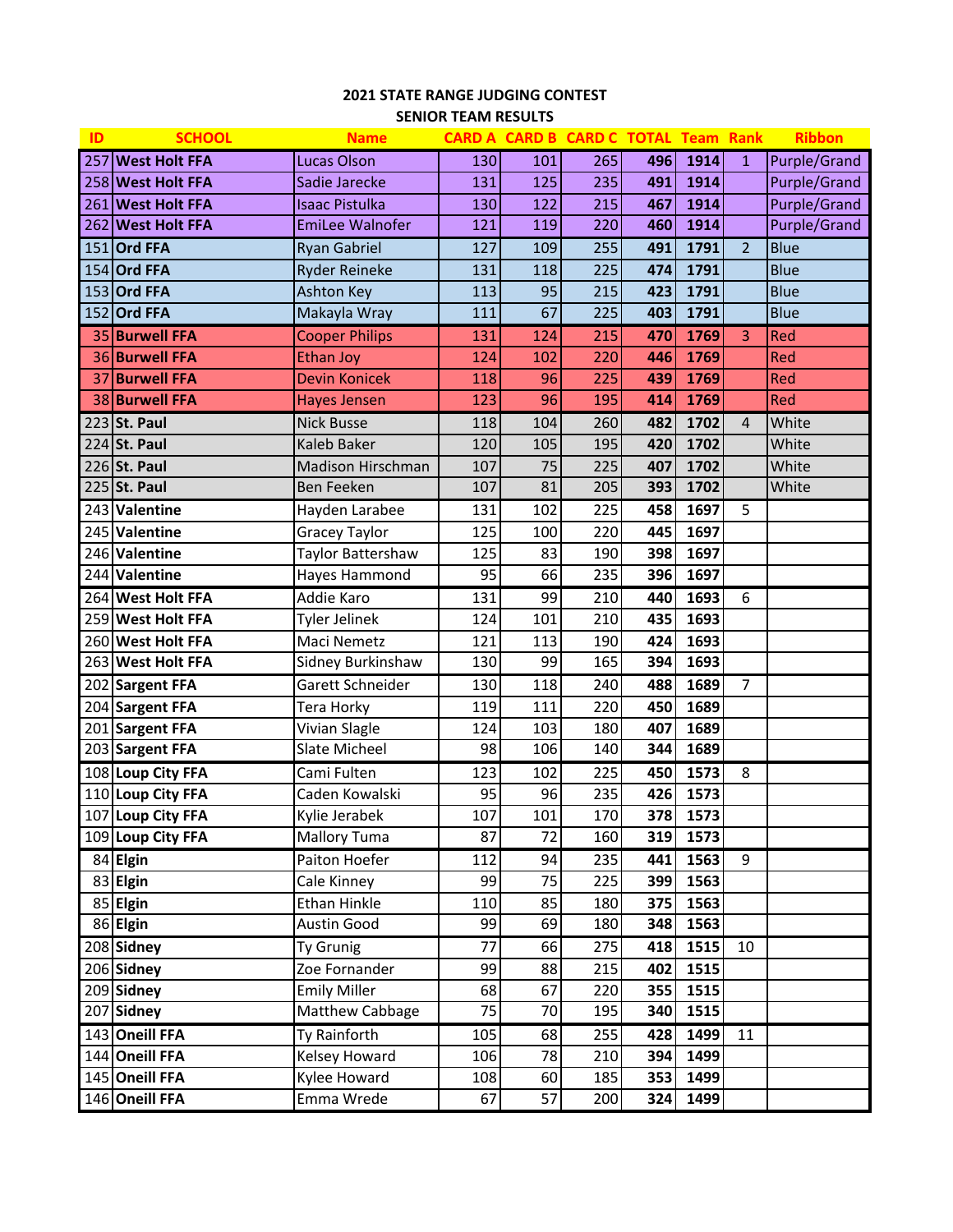| 52 Chadron              | Luke Kahl              | 117 | 106 | 270 | 493 | 1497 | 12 |  |
|-------------------------|------------------------|-----|-----|-----|-----|------|----|--|
| 55 Chadron              | <b>Bryson Bickel</b>   | 59  | 79  | 220 | 358 | 1497 |    |  |
| 54 Chadron              | Jace Lein              | 73  | 66  | 190 | 329 | 1497 |    |  |
| 53 Chadron              | <b>Addy Diers</b>      | 62  | 65  | 190 | 317 | 1497 |    |  |
| 170 Palmer FFA          | Sami Bierbaum          | 105 | 90  | 210 | 405 | 1488 | 13 |  |
| 171 Palmer FFA          | Hope Fuhrman           | 95  | 76  | 150 | 321 | 1488 |    |  |
| 172 Palmer FFA          | Makenna Mottl          | 92  | 80  | 175 | 347 | 1488 |    |  |
| 173 Palmer FFA          | <b>Emily Samuelson</b> | 124 | 101 | 190 | 415 | 1488 |    |  |
| 2 Ainsworth             | Libby Wilkins          | 97  | 87  | 245 | 429 | 1486 | 14 |  |
| 1 Ainsworth             | Ty Schlueter           | 100 | 76  | 200 | 376 | 1486 |    |  |
| 3 Ainsworth             | Ben Flynn              | 110 | 77  | 160 | 347 | 1486 |    |  |
| 4 Ainsworth             | Maia Flynn             | 94  | 65  | 175 | 334 | 1486 |    |  |
| 102 Lawrence-Nelson FFA | Theodore Kathman       | 115 | 93  | 170 | 378 | 1421 | 15 |  |
| 103 Lawrence-Nelson FFA | Wyatt Brockman         | 108 | 78  | 180 | 366 | 1421 |    |  |
| 104 Lawrence-Nelson FFA | Kylie Beard            | 82  | 77  | 190 | 349 | 1421 |    |  |
| 105 Lawrence-Nelson FFA | Nathan Elledge         | 109 | 79  | 140 | 328 | 1421 |    |  |
| 268 Wheeler Central FFA | <b>Brady Renner</b>    | 112 | 98  | 170 | 380 | 1360 | 16 |  |
| 267 Wheeler Central FFA | Cheyenne Pokorny       | 110 | 92  | 175 | 377 | 1360 |    |  |
| 266 Wheeler Central FFA | Makenaa Pelster        | 103 | 78  | 185 | 366 | 1360 |    |  |
| 269 Wheeler Central FFA | Ty Growcock            | 75  | 77  | 85  | 237 | 1360 |    |  |
| 76 Deshler              | Lacey Schmidt          | 77  | 61  | 225 | 363 | 1346 | 17 |  |
| 77 Deshler              | Mallory Kleen          | 95  | 69  | 180 | 344 | 1346 |    |  |
| 75 Deshler              | Avery Eitzman          | 94  | 74  | 165 | 333 | 1346 |    |  |
| 78 Deshler              | Bryn Kniep             | 79  | 72  | 155 | 306 | 1346 |    |  |
| 128 McCook              | Conner Snyder          | 75  | 75  | 255 | 405 | 1312 | 18 |  |
| 131 McCook              | Jarett Walter          | 88  | 76  | 180 | 344 | 1312 |    |  |
| 129 McCook              | <b>Wyatt Meyers</b>    | 80  | 76  | 145 | 301 | 1312 |    |  |
| 130 McCook              | Angyll Haase           | 54  | 53  | 155 | 262 | 1312 |    |  |
| 190 Rock County         | <b>Brooklyn Buell</b>  | 82  | 72  | 225 | 379 | 1277 | 19 |  |
| 189 Rock County         | Hannah Keller          | 108 | 72  | 180 | 360 | 1277 |    |  |
| 192 Rock County         | Gracie Swanson         | 85  | 72  | 180 | 337 | 1277 |    |  |
| 191 Rock County         | Allie Cosgrove         | 59  | 42  | 100 | 201 | 1277 |    |  |
| 9 Amherst               | Ava Boldt              | 106 | 95  | 190 | 391 | 1258 | 20 |  |
| 11 Amherst              | Sadie Ringlein         | 93  | 70  | 205 | 368 | 1258 |    |  |
| 12 Amherst              | Aliza Houser           | 64  | 69  | 120 | 253 | 1258 |    |  |
| 10 Amherst              | Austyn Rumbbeck        | 97  | 59  | 90  | 246 | 1258 |    |  |
| 96 Kearney              | Kinley Greenough       | 80  | 79  | 195 | 354 | 1241 | 21 |  |
| 98 Kearney              | Maci Kalsbeck          | 52  | 73  | 185 | 310 | 1241 |    |  |
| 97 Kearney              | Ashton Krohn           | 74  | 74  | 145 | 293 | 1241 |    |  |
| 99 Kearney              | Justin Murray          | 68  | 56  | 160 | 284 | 1241 |    |  |
| 48 Cambridge FFA        | Paige Klumpe           | 35  | 58  | 220 | 313 | 1198 | 22 |  |
| 51 Cambridge FFA        | Wyatt Ervin            | 60  | 80  | 165 | 305 | 1198 |    |  |
| 49 Cambridge FFA        | Megan TenBensel        | 72  | 74  | 150 | 296 | 1198 |    |  |
| 50 Cambridge FFA        | Donald Rohr            | 62  | 67  | 155 | 284 | 1198 |    |  |
| 282 Sutherland          | Meknna Fisher          | 94  | 77  | 205 | 376 | 1167 | 23 |  |
| 283 Sutherland          | Serana Martinez        | 62  | 73  | 180 | 315 | 1167 |    |  |
| 285 Sutherland          | Boone Snyder           | 68  | 56  | 115 | 239 | 1167 |    |  |
| 284 Sutherland          | <b>Eric Halsted</b>    | 47  | 50  | 140 | 237 | 1167 |    |  |
|                         |                        |     |     |     |     |      |    |  |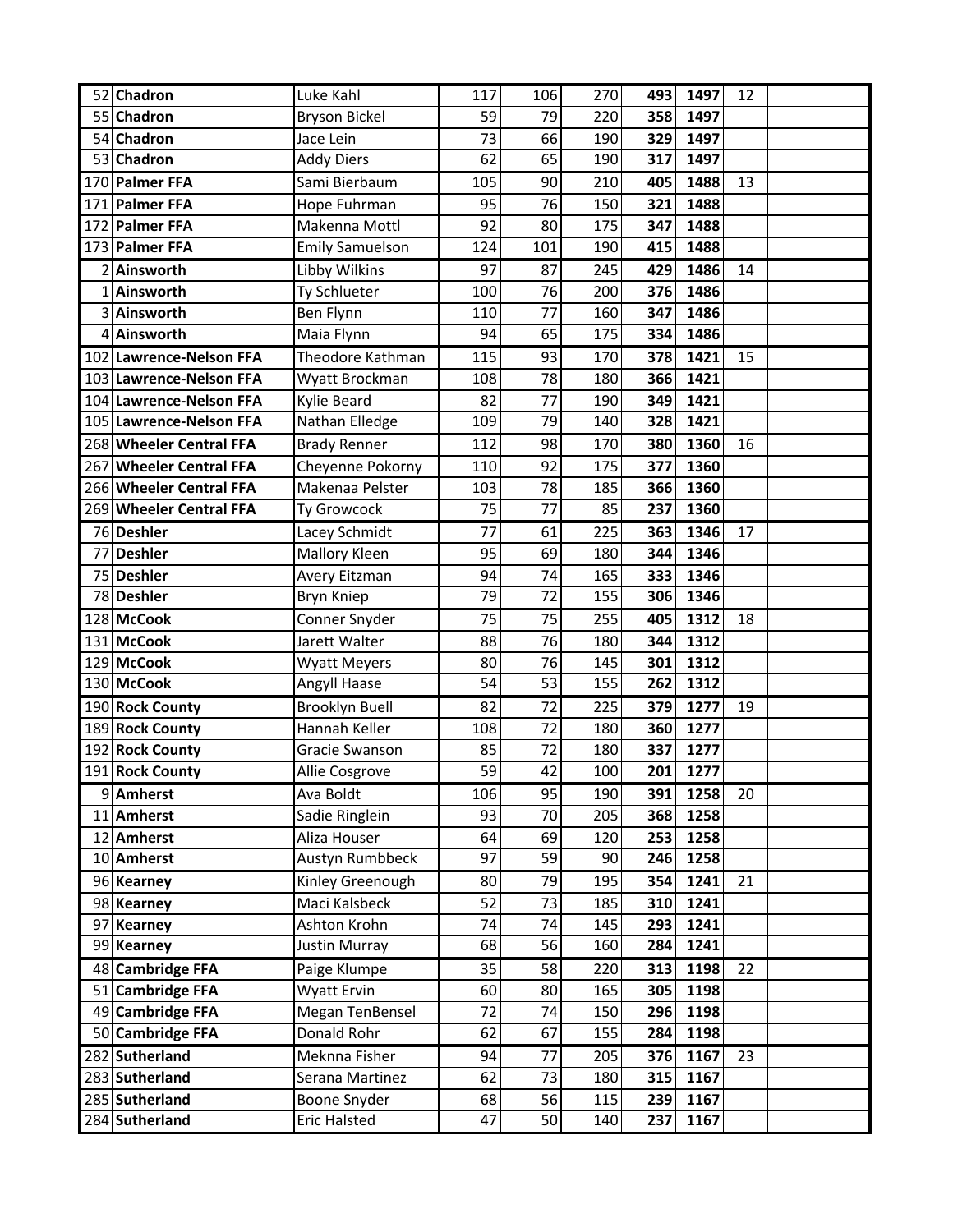| 27 Banner County FFA      | Makyla Mason           | 76              | 64              | 200 | 340              | 1133             | 24              |  |
|---------------------------|------------------------|-----------------|-----------------|-----|------------------|------------------|-----------------|--|
| 29 Banner County FFA      | Isaac Olsen            | 67              | 73              | 175 | 315              | 1133             |                 |  |
| 26 Banner County FFA      | <b>Alex Rundell</b>    | 61              | 63              | 140 | 264              | 1133             |                 |  |
| 28 Banner County FFA      | Adam Knaub             | 77              | 87              | 50  | 214              | 1133             |                 |  |
| 289 Arapahoe Holbrook FFA | <b>Tracy Roskop</b>    | 59              | 63              | 175 | 297              | 1126             | 25              |  |
| 290 Arapahoe Holbrook FFA | Hope Koller            | 60              | 56              | 170 | 286              | 1126             |                 |  |
| 291 Arapahoe Holbrook FFA | <b>Bryan Conn</b>      | 62              | 60              | 160 | 282              | 1126             |                 |  |
| 294 Arapahoe Holbrook FFA | <b>Tyler Miller</b>    | 67              | 59              | 135 | 261              | 1126             |                 |  |
| 211 Southern Valley       | <b>Brianna Russell</b> | 89              | 80              | 165 | 334              | 1113             | 26              |  |
| 212 Southern Valley       | Cole Broeker           | 72              | 62              | 165 | 299              | 1113             |                 |  |
| 213 Southern Valley       | <b>Hunter Batt</b>     | 65              | 67              | 145 | 277              | 1113             |                 |  |
| 214 Southern Valley       | Mitchel Wilson         | 40              | 43              | 120 | 203              | 1113             |                 |  |
| 141 Norris                | <b>Grace Kohler</b>    | 105             | 89              | 190 | 384              | 1106             | 27              |  |
| 140 Norris                | Anna Rohrer            | 84              | 90              | 200 | 374              | 1106             |                 |  |
| 142 Norris                | Kate Osterhaus         | 83              | 65              | 200 | 348              | 1106             |                 |  |
| 300 Stapleton FFA         | Sadie Dimmitt          | 91              | 59              | 180 | 330              | 1076             | 28              |  |
| 302 Stapleton FFA         | Natalie Newman         | 74              | 56              | 185 | 315              | 1076             |                 |  |
| 303 Stapleton FFA         | Elizabeth Fetty        | 76              | 56              | 130 | 262              | 1076             |                 |  |
| 301 Stapleton FFA         | Isabelle Zuniga        | 30              | 29              | 110 | 169              | 1076             |                 |  |
| 288 Arapahoe Holbrook FFA | <b>Gentry Warner</b>   | $\overline{52}$ | $\overline{52}$ | 150 | 254              | 976              | 29              |  |
| 292 Arapahoe Holbrook FFA | Hannah Whitson         | 48              | 58              | 145 | 251              | 976              |                 |  |
| 287 Arapahoe Holbrook FFA | Cooper Wendland        | 57              | 63              | 125 | 245              | 976              |                 |  |
| 293 Arapahoe Holbrook FFA | Grant Taylor           | 54              | 52              | 120 | 226              | 976              |                 |  |
| 60 Cody - Kilgore         | Dylan Naslund          | 95              | 59              | 185 | 339              | 975              | 30              |  |
| 62 Cody - Kilgore         | <b>Byron Skinner</b>   | 103             | 56              | 175 | 334              | 975              |                 |  |
| 61 Cody - Kilgore         | Kassidy Roseberry      | 85              | 62              | 155 | 302              | 975              |                 |  |
| 69 Creek Valley           | Grace Timm             | 94              | 92              | 205 | 391              | 628              | 31              |  |
| 70 Creek Valley           | Elizabeth Whiting      | 58              | 54              | 125 | 237              | 628              |                 |  |
| 276 Gordon Rushville FFA  | <b>Beau Child</b>      | 89              | 58              | 190 | 337              | 600              | 32              |  |
| 277 Gordon Rushville FFA  | Tatiana Higgin         | 65              | 48              | 150 | 263              | 600              |                 |  |
| 19 Arcadia FFA            | Jayden Hornickel       | 84              | 67              | 230 | 381              | 592              | 33              |  |
| 20 Arcadia FFA            | Mathew Cox             | 66              | 35              | 110 | 211              | 592              |                 |  |
| 30 Broken Bow FFA         | Abigail Wiiest         | 68              | $\overline{55}$ | 120 | 243              | 243              | 34              |  |
| 133 McPherson County FFA  | <b>Kinnley Powers</b>  | 72              | 53              | 95  | 220              | 220              | 35              |  |
| 138 Mullen FFA            | <b>Faith Miller</b>    | 43              | $\overline{50}$ | 125 | $\overline{218}$ | $\overline{218}$ | $\overline{36}$ |  |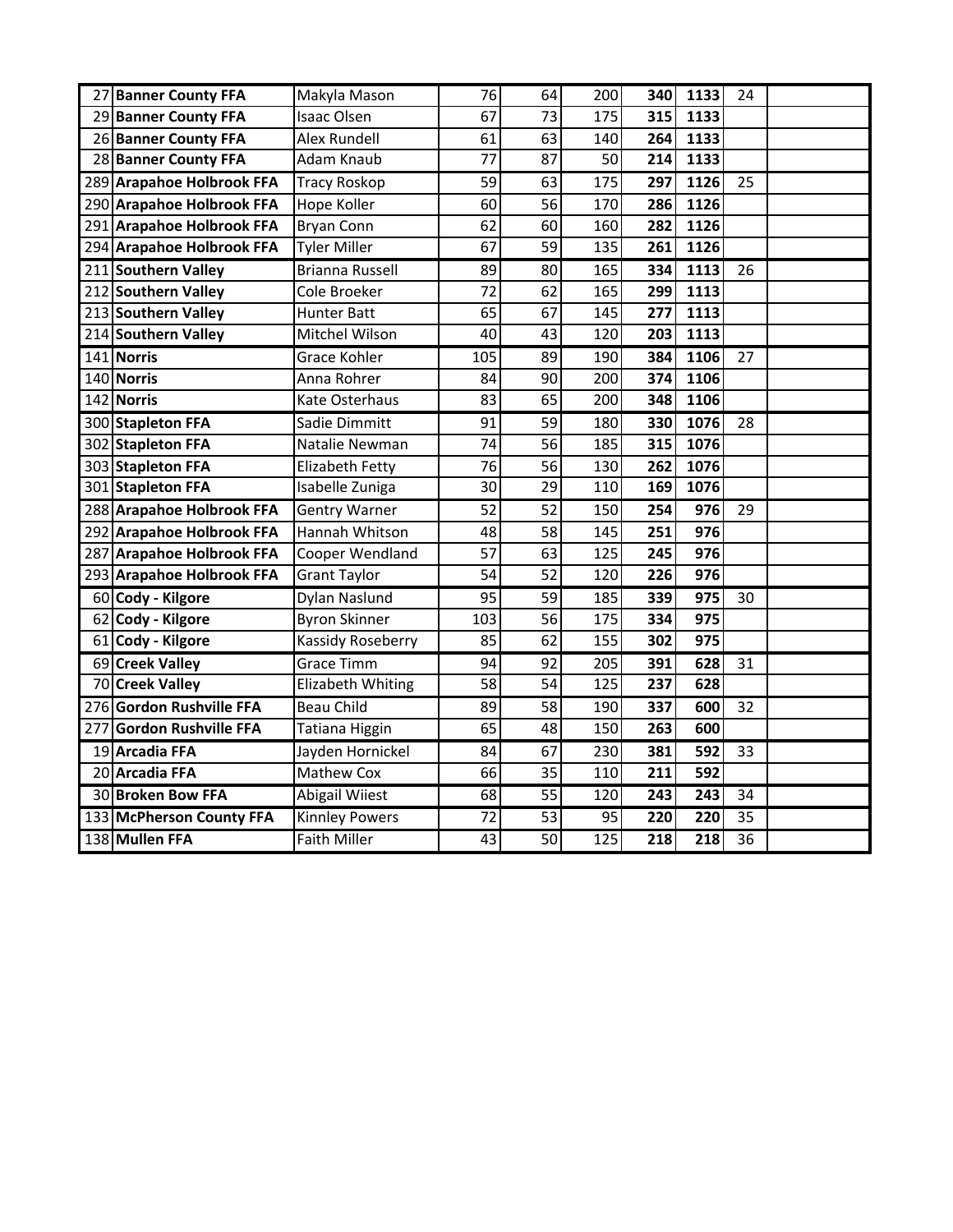# **STATE RANGE JUDGING CONTEST JUNIOR INDIVIDUAL RESULTS**

| ID | <b>SCHOOL</b>            | <b>Name</b>             |     |     | <b>CARD A CARD B CARD C TOTAL Rank</b> |     |                | <b>Ribbon</b> |
|----|--------------------------|-------------------------|-----|-----|----------------------------------------|-----|----------------|---------------|
|    | 41 Burwell FFA           | <b>Cody Burson</b>      | 113 | 88  | 265                                    | 466 |                | $1$ Purple    |
|    | 156 Ord FFA              | <b>Adam Knapp</b>       | 126 | 102 | 235                                    | 463 |                | 2 Blue        |
|    | 270 Wheeler Central FFA  | <b>Bobbi Guggenmos</b>  | 130 | 115 | 210                                    | 455 |                | $3$ Red       |
|    | 56 Chadron               | Cody Kahl               | 99  | 84  | 265                                    | 448 | 4              | White         |
|    | 271 Wheeler Central FFA  | Jayna Guggenmos         | 125 | 96  | 220                                    | 441 |                | 5 Green       |
|    | 222 St. Paul             | Sam Wells               | 111 | 99  | 225                                    | 435 |                | 6 Green       |
|    | 91 Hayes Center FFA      | <b>Victoriah Deaver</b> | 112 | 111 | 210                                    | 433 | 7              | Green         |
|    | 155 Ord FFA              | <b>Will Skibinski</b>   | 126 | 112 | 195                                    | 433 | $\overline{7}$ | Green         |
|    | 199 Sargent FFA          | <b>Melissa Slagle</b>   | 121 | 106 | 200                                    | 427 |                | 9 Green       |
|    | 5 Ainsworth              | <b>Trey Appelt</b>      | 109 | 84  | 230                                    | 423 |                | 10 Green      |
|    | 220 St. Paul             | Abby Hirschman          | 121 | 107 | 195                                    | 423 |                | 10 Green      |
|    | 198 Sargent FFA          | <b>Tallin Schauda</b>   | 121 | 94  | 205                                    | 420 |                | 12 Green      |
|    | 88 Elgin                 | Sam Hemenway            | 116 | 98  | 205                                    | 419 |                | 13 Green      |
|    | 116 Loup County FFA      | <b>David Switzer</b>    | 118 | 97  | 200                                    | 415 |                | 14 Green      |
|    | 219 St. Paul             | <b>Gracie Ackles</b>    | 102 | 80  | 230                                    | 412 |                | 15 Green      |
|    | 236 Stuart               | <b>Gracie Kaup</b>      | 85  | 80  | 245                                    | 410 |                | 16 Green      |
| 87 | <b>Elgin</b>             | <b>Baylee Busteed</b>   | 111 | 107 | 190                                    | 408 | 17             | Green         |
|    | 39 Burwell FFA           | <b>Dillon Simpson</b>   | 120 | 97  | 190                                    | 407 |                | 18 Green      |
|    | 94 Hayes Center FFA      | Naomi Deaver            | 118 | 108 | 180                                    | 406 |                | 19 Green      |
|    | 233 Stuart               | <b>Addie Ketteler</b>   | 117 | 69  | 220                                    | 406 |                | 19 Green      |
|    | 247 Valentine            | <b>Addison Kierl</b>    | 102 | 83  | 220                                    | 405 | 21             | Green         |
|    | 31 Broken Bow FFA        | <b>Alex Berghorst</b>   | 107 | 77  | 220                                    | 404 |                | 22 Green      |
|    | 92 Hayes Center FFA      | <b>Ellie Broz</b>       | 120 | 112 | 170                                    | 402 |                | 23 Green      |
|    | 148 Oneill FFA           | <b>Tate Krysl</b>       | 105 | 67  | 230                                    | 402 |                | 23 Green      |
|    | 197 Sargent FFA          | Sarah Riddle            | 109 | 90  | 200                                    | 399 |                | 25 Green      |
|    | 58 Chadron               | <b>Owen Wess</b>        | 120 | 87  | 190                                    | 397 |                | 26 Green      |
|    | 232 Stuart               | <b>Hunter Tubbs</b>     | 98  | 77  | 220                                    | 395 |                | 27 Green      |
|    | 117 Loup County FFA      | <b>Emmett Sortum</b>    | 102 | 74  | 215                                    | 391 |                | 28 Green      |
|    | 132 McCook               | <b>Joseph Barenberg</b> | 113 | 105 | 170                                    | 388 |                | 29 Green      |
|    | 229 Stuart               | <b>Will Paxton</b>      | 96  | 71  | 220                                    | 387 |                | 30 Green      |
|    | 114 Loup City FFA        | Conner Slobaszewski     | 99  | 90  | 195                                    | 384 |                | 31 Green      |
|    | 118 Loup County FFA      | <b>Garrett Keith</b>    | 106 | 83  | 195                                    | 384 |                | 31 Green      |
|    | 119 Loup County FFA      | <b>Henry Sortum</b>     | 93  | 74  | 215                                    | 382 |                | 33 Green      |
|    | 249 Valentine            | Seth Vavra              | 94  | 93  | 195                                    | 382 |                | 33 Green      |
|    | 40 Burwell FFA           | <b>Wyatt Larsen</b>     | 107 | 94  | 180                                    | 381 |                | 35 Green      |
|    | $221$ St. Paul           | <b>Sidney Gawrych</b>   | 113 | 106 | 160                                    | 379 |                | 36 Green      |
|    | 158 Ord FFA              | <b>Riley Ladwig</b>     | 125 | 92  | 160                                    | 377 | 37             |               |
|    | 273 Wheeler Central FFA  | Braelynn Schlenger      | 117 | 77  | 180                                    | 374 | 38             |               |
|    | 215 Southern Valley      | Kamden Bose             | 75  | 64  | 230                                    | 369 | 39             |               |
|    | 200 Sargent FFA          | <b>Grant Ottun</b>      | 103 | 83  | 180                                    | 366 | 40             |               |
|    | 137 McPherson County FFA | Klaire Ward             | 105 | 53  | 205                                    | 363 | 41             |               |
|    | 230 Stuart               | Lacey Paxton            | 111 | 68  | 180                                    | 359 | 42             |               |
|    | 250 Valentine            | Preston Stoeger         | 104 | 85  | 170                                    | 359 | 42             |               |
|    | 13 Amherst               | Noah Trampe             | 105 | 72  | 180                                    | 357 | 44             |               |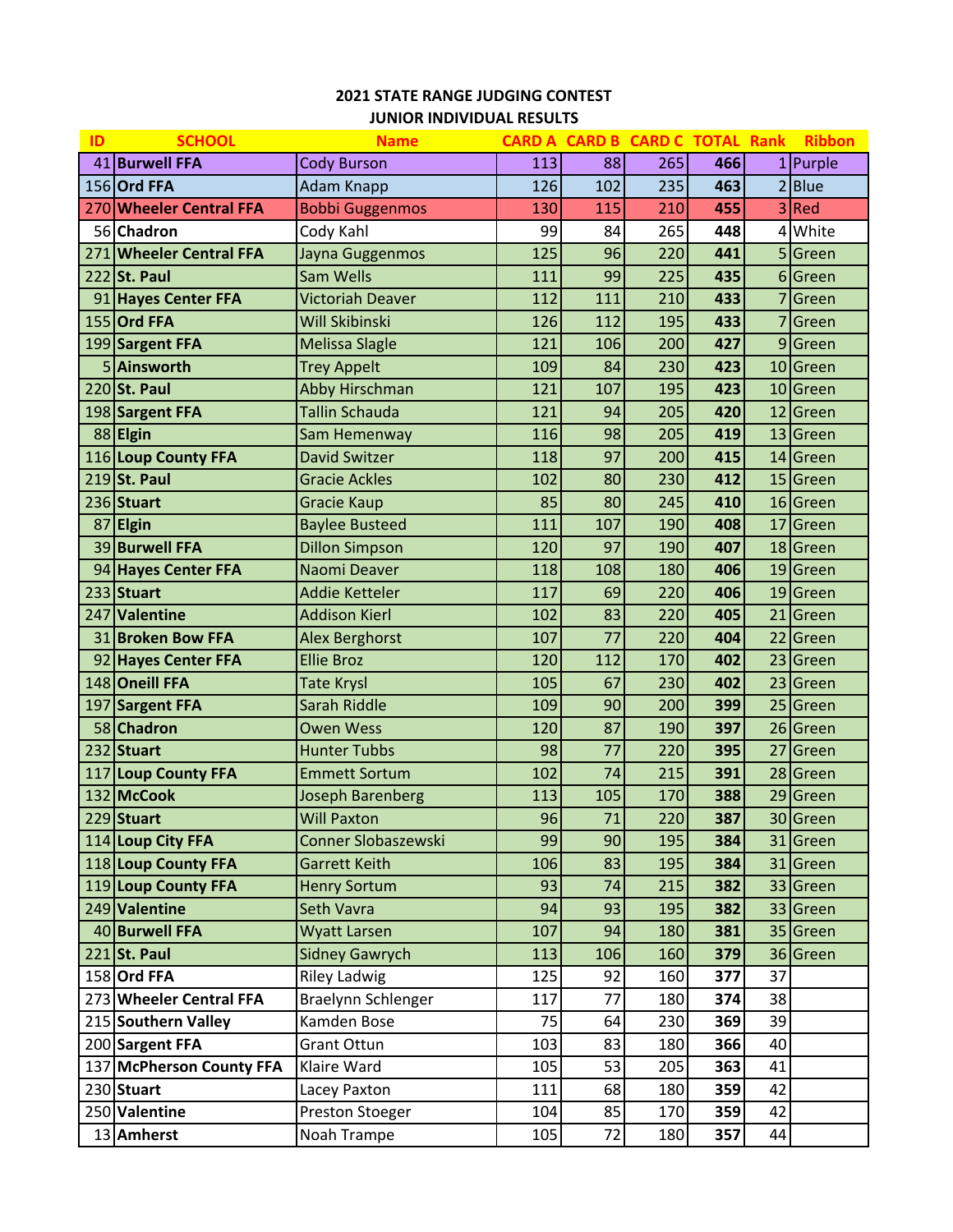|    | 63 Cody - Kilgore        | <b>Trey Hand</b>         | 66  | 56 | 235 | 357 | 44 |  |
|----|--------------------------|--------------------------|-----|----|-----|-----|----|--|
|    | 234 Stuart               | Megan Karo               | 105 | 80 | 170 | 355 | 46 |  |
|    | 254 Wallace FFA          | <b>Mallory McConnell</b> | 61  | 64 | 230 | 355 | 46 |  |
|    | 177 Palmer FFA           | Kassidy Shuda            | 86  | 68 | 200 | 354 | 48 |  |
|    | 90 Elgin                 | Callie Heithoff          | 104 | 72 | 175 | 351 | 49 |  |
|    | 157 Ord FFA              | Ethan Wadas              | 111 | 80 | 160 | 351 | 49 |  |
|    | 79 Deshler               | Danessa Buckles          | 87  | 73 | 190 | 350 | 51 |  |
|    | 231 Stuart               | <b>Ben Paxton</b>        | 111 | 73 | 165 | 349 | 52 |  |
|    | 135 McPherson County FFA | <b>Isaac Goosey</b>      | 92  | 70 | 185 | 347 | 53 |  |
|    | 42 Burwell FFA           | Jackson Thoene           | 104 | 78 | 160 | 342 | 54 |  |
|    | 120 Loup County FFA      | Gracey Rodocker          | 88  | 78 | 175 | 341 | 55 |  |
|    | 184 Riverside FFA        | <b>Colton Bernt</b>      | 91  | 69 | 180 | 340 | 56 |  |
|    | 123 Loup County FFA      | <b>Hudson Kraus</b>      | 66  | 65 | 205 | 336 | 57 |  |
|    | 147 Oneill FFA           | <b>Hadley Wrede</b>      | 66  | 68 | 200 | 334 | 58 |  |
|    | 121 Loup County FFA      | Lissy Kipp               | 88  | 72 | 170 | 330 | 59 |  |
|    | 235 Stuart               | Cory Gubbels             | 98  | 67 | 165 | 330 | 59 |  |
|    | 136 McPherson County FFA | Saije Phelps             | 76  | 53 | 200 | 329 | 61 |  |
| 57 | <b>Chadron</b>           | Jayden Tidyman           | 97  | 81 | 150 | 328 | 62 |  |
|    | 65 Cody - Kilgore        | Carson Lancaster         | 86  | 47 | 195 | 328 | 62 |  |
|    | 93 Hayes Center FFA      | Charlotte Broker         | 93  | 89 | 145 | 327 | 64 |  |
|    | 248 Valentine            | Brayden Battershaw       | 81  | 61 | 185 | 327 | 64 |  |
|    | 89 Elgin                 | <b>Nick Anderson</b>     | 77  | 64 | 185 | 326 | 66 |  |
|    | 187 Riverside FFA        | Aidan Choat              | 69  | 85 | 170 | 324 | 67 |  |
|    | 185 Riverside FFA        | Kaimyn Rutten            | 75  | 82 | 165 | 322 | 68 |  |
|    | 122 Loup County FFA      | Claira Morgan            | 87  | 63 | 170 | 320 | 69 |  |
|    | 7 Ainsworth              | Makenzy Cheatum          | 85  | 82 | 150 | 317 | 70 |  |
|    | 46 Cambridge FFA         | <b>Brenna Deterding</b>  | 75  | 81 | 160 | 316 | 71 |  |
|    | 149 Oneill FFA           | <b>Claire Stanth</b>     | 85  | 55 | 175 | 315 | 72 |  |
|    | 296 Bridgeport FFA       | Maddie Martin            | 79  | 75 | 160 | 314 | 73 |  |
|    | 298 Bridgeport FFA       | Ashlynn Collins          | 69  | 75 | 170 | 314 | 73 |  |
|    | 253 Wallace FFA          | <b>Ryleigh Hanson</b>    | 59  | 63 | 190 | 312 | 75 |  |
|    | 82 Deshler               | Stormi Capek             | 79  | 66 | 165 | 310 | 76 |  |
|    | 256 Wallace FFA          | Ashley Robertson         | 63  | 52 | 195 | 310 | 76 |  |
|    | 272 Wheeler Central FFA  | <b>Haley Borwege</b>     | 113 | 72 | 125 | 310 | 76 |  |
|    | 15 Amherst               | Morgan Ourada            | 82  | 74 | 150 | 306 | 79 |  |
|    | 80 Deshler               | <b>Addyson Hintz</b>     | 78  | 57 | 170 | 305 | 80 |  |
|    | 111 Loup City FFA        | Libby Ference            | 100 | 88 | 115 | 303 | 81 |  |
|    | 174 Palmer FFA           | <b>Emily Gay</b>         | 95  | 77 | 130 | 302 | 82 |  |
|    | 218 Southern Valley      | Kota Batt                | 59  | 67 | 175 | 301 | 83 |  |
|    | 175 Palmer FFA           | Savannah Glause          | 72  | 58 | 170 | 300 | 84 |  |
|    | 112 Loup City FFA        | Jaxson Kusek             | 91  | 63 | 145 | 299 | 85 |  |
|    | 134 McPherson County FFA | Kaden Blake              | 74  | 60 | 165 | 299 | 85 |  |
|    | 176 Palmer FFA           | Kyleigh Muller           | 78  | 70 | 150 | 298 | 87 |  |
|    | 113 Loup City FFA        | Parker Slobaszewski      | 90  | 68 | 135 | 293 | 88 |  |
|    | 34 Broken Bow FFA        | Emma Olson               | 55  | 66 | 165 | 286 | 89 |  |
|    | 44 Cambridge FFA         | Nolan Westadt            | 66  | 64 | 155 | 285 | 90 |  |
|    | 59 Chadron               | James Koerber            | 82  | 78 | 125 | 285 | 90 |  |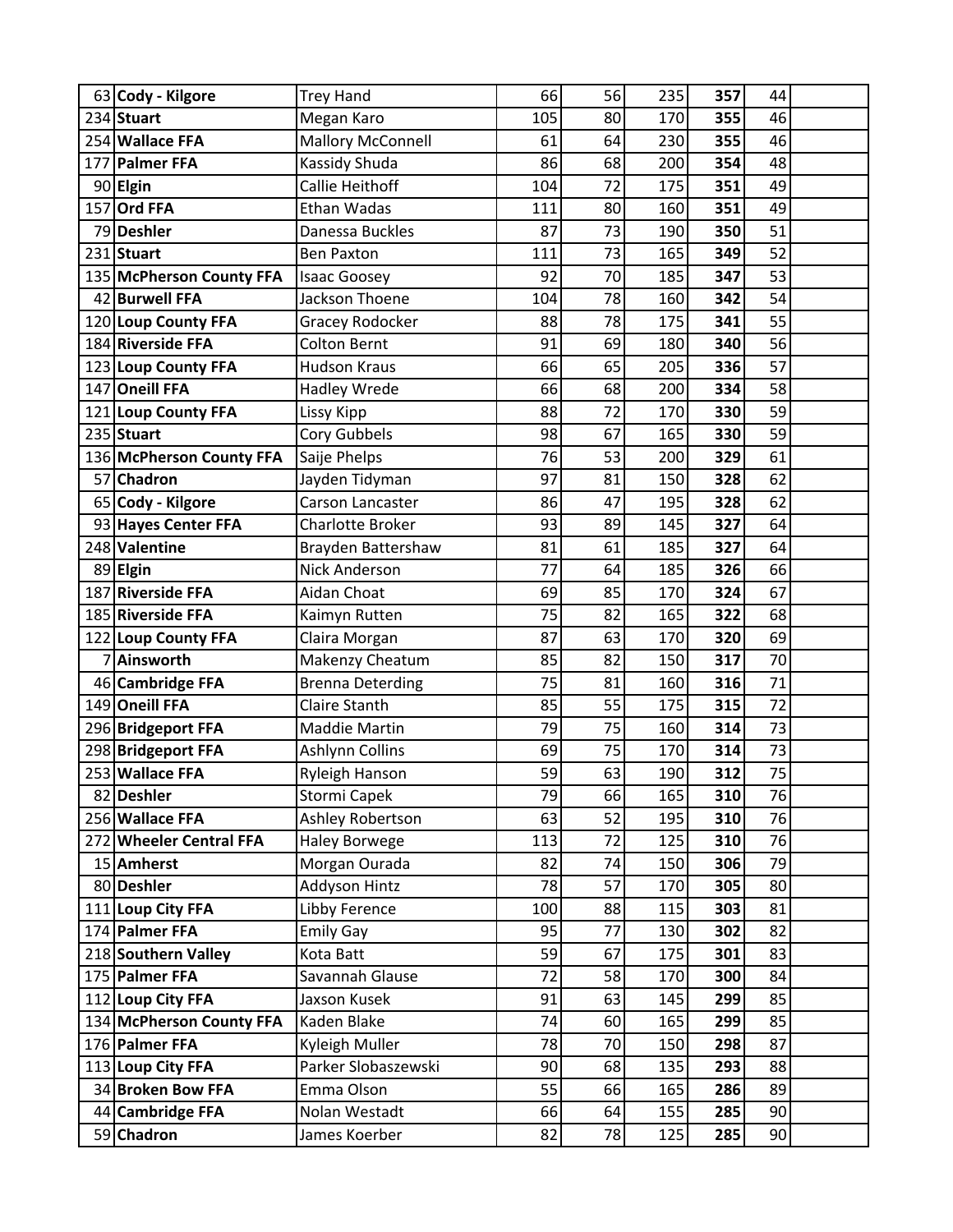| 71 Creek Valley          | <b>Ella Whiting</b>        | 60 | 65 | 160 | 285 | 90  |  |
|--------------------------|----------------------------|----|----|-----|-----|-----|--|
| 295 Bridgeport FFA       | Tessa Little               | 84 | 84 | 115 | 283 | 93  |  |
| 150 Oneill FFA           | <b>Beth Owens</b>          | 83 | 55 | 145 | 283 | 93  |  |
| 281 Gordon Rushville FFA | <b>Ben Meyer</b>           | 99 | 63 | 120 | 282 | 95  |  |
| 286 Sutherland           | <b>Story Rasby</b>         | 66 | 56 | 160 | 282 | 95  |  |
| 14 Amherst               | Javelynn Graham            | 84 | 74 | 120 | 278 | 97  |  |
| 45 Cambridge FFA         | <b>Rachel Harris</b>       | 61 | 51 | 165 | 277 | 98  |  |
| 216 Southern Valley      | <b>Brenna Balderston</b>   | 68 | 58 | 150 | 276 | 99  |  |
| 21 Arcadia FFA           | Trysten Hornickel          | 57 | 53 | 165 | 275 | 100 |  |
| 126 McCook               | Haylee Schlegel            | 66 | 55 | 150 | 271 | 101 |  |
| 8 Ainsworth              | Kaidence Fletcher          | 75 | 63 | 130 | 268 | 102 |  |
| 238 Thedford             | Tyson Hickman              | 58 | 63 | 145 | 266 | 103 |  |
| 196 Rock County          | Adisyn Anderson            | 57 | 48 | 160 | 265 | 104 |  |
| 297 Bridgeport FFA       | Makayla Martin             | 77 | 82 | 105 | 264 | 105 |  |
| 68 Cozad                 | Jorja Yochum               | 55 | 59 | 150 | 264 | 105 |  |
| 64 Cody - Kilgore        | Jacob Knox                 | 49 | 59 | 155 | 263 | 107 |  |
| 186 Riverside FFA        | Maria Moseman              | 83 | 64 | 115 | 262 | 108 |  |
| 74 Creek Valley          | Colten Ringer              | 72 | 59 | 130 | 261 | 109 |  |
| 179 Red Cloud            | Isabel McCutcheon          | 64 | 43 | 150 | 257 | 110 |  |
| 66 Cody - Kilgore        | Jasper Roseberry           | 76 | 40 | 135 | 251 | 111 |  |
| 73 Creek Valley          | Ava Fraass                 | 64 | 60 | 125 | 249 | 112 |  |
| 127 McCook               | <b>Beckett Heskett</b>     | 62 | 63 | 120 | 245 | 113 |  |
| 16 Amherst               | Nolan Pile                 | 58 | 45 | 140 | 243 | 114 |  |
| 255 Wallace FFA          | <b>Kendall McClintock</b>  | 42 | 56 | 140 | 238 | 115 |  |
| 72 Creek Valley          | Anna Speirs                | 38 | 50 | 145 | 233 | 116 |  |
| 194 Rock County          | Olivia Strand              | 84 | 48 | 100 | 232 | 117 |  |
| 239 Thedford             | Aydyn Hall                 | 44 | 51 | 135 | 230 | 118 |  |
| 217 Southern Valley      | <b>Trey Broeker</b>        | 58 | 61 | 110 | 229 | 119 |  |
| 280 Gordon Rushville FFA | Lane Tausan                | 59 | 47 | 120 | 226 | 120 |  |
| 101 Kearney FFA          | Tayah Sackett              | 45 | 38 | 140 | 223 | 121 |  |
| 6 Ainsworth              | <b>Terrin Barthel</b>      | 76 | 61 | 85  | 222 | 122 |  |
| 100 Kearney FFA          | Alyvia Shultz-Ramer        | 69 | 59 | 90  | 218 | 123 |  |
| 23 Arcadia FFA           | Cami Hansen                | 38 | 43 | 135 | 216 | 124 |  |
| 279 Gordon Rushville FFA | <b>Braylynne McKimmey</b>  | 53 | 48 | 115 | 216 | 124 |  |
| 81 Deshler               | <b>Brent Buescher</b>      | 77 | 48 | 90  | 215 | 126 |  |
| 305 Stapleton FFA        | Kylee Lee                  | 46 | 46 | 120 | 212 | 127 |  |
| 24 Arcadia FFA           | <b>Emeline Braithwaite</b> | 52 | 44 | 105 | 201 | 128 |  |
| 278 Gordon Rushville FFA | <b>Rylie Barker</b>        | 51 | 48 | 100 | 199 | 129 |  |
| 125 McCook               | Deacon Walkington-Kinnie   | 49 | 40 | 110 | 199 | 129 |  |
| 304 Stapleton FFA        | Marianne Zuniga            | 47 | 56 | 95  | 198 | 131 |  |
| 47 Cambridge FFA         | Dierks Sayer               | 61 | 66 | 70  | 197 | 132 |  |
| 195 Rock County          | Morgan Lewis               | 48 | 39 | 110 | 197 | 132 |  |
| 307 Stapleton FFA        | Cameron Berliner           | 48 | 43 | 105 | 196 | 134 |  |
| 181 Red Cloud            | Olivia Ord                 | 37 | 32 | 120 | 189 | 135 |  |
| 182 Red Cloud            | Paiton Lewis               | 42 | 45 | 90  | 177 | 136 |  |
| 22 Arcadia FFA           | Kelbi Martin               | 42 | 38 | 95  | 175 | 137 |  |
| 306 Stapleton FFA        | Haylee Dimmitt             | 63 | 52 | 50  | 165 | 138 |  |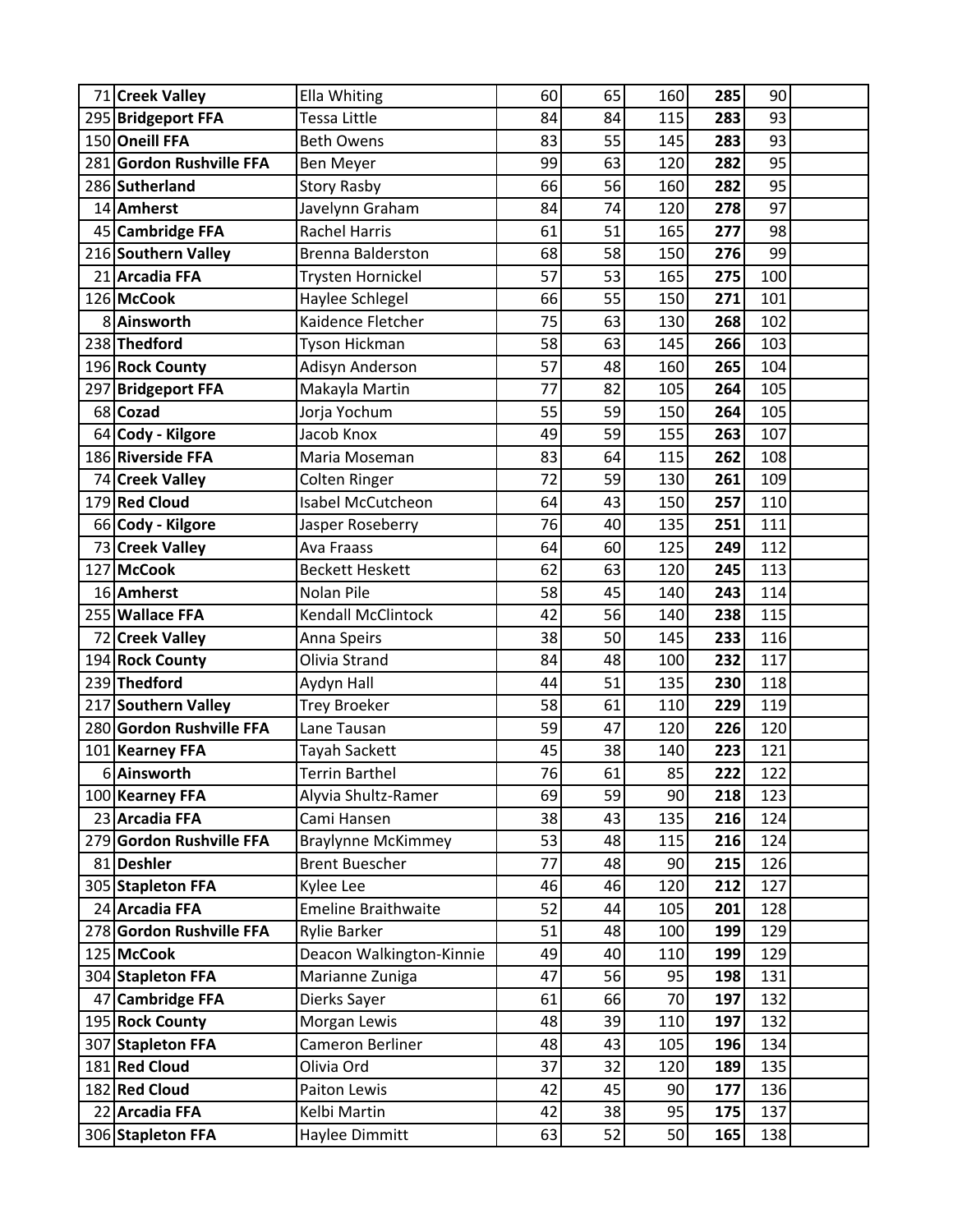| 193 Rock County   | Lily Gugdel            | 48 | 39 | 75.             | 162 | 139  |  |
|-------------------|------------------------|----|----|-----------------|-----|------|--|
| 32 Broken Bow FFA | <b>Bailey Christen</b> | 28 | 38 | 70 <sub>1</sub> | 136 | 1401 |  |
| 180 Red Cloud     | Josie Rust             | 42 | 37 | 55              | 134 | 141  |  |
| 33 Broken Bow FFA | Jailve Gates           | 29 | 34 | 55              | 118 | 142  |  |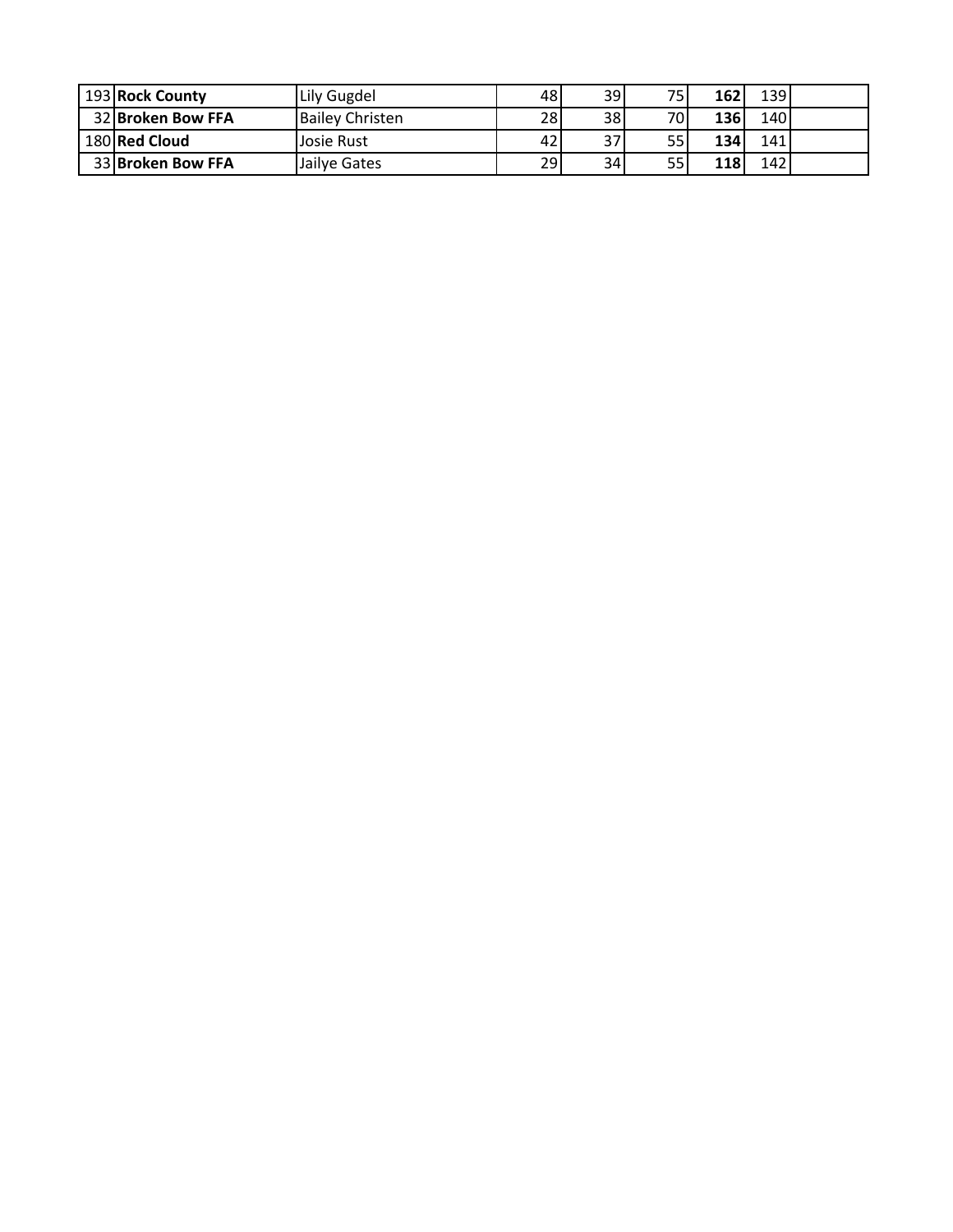## **STATE RANGE JUDGING CONTEST JUNIOR TEAM RESULTS**

| ID | <b>SCHOOL</b>           | <b>Name</b>            |     |     | CARD A CARD B CARD C TOTAL Team Rank |     |      |                | <b>Ribbon</b> |
|----|-------------------------|------------------------|-----|-----|--------------------------------------|-----|------|----------------|---------------|
|    | 222 St. Paul            | <b>Sam Wells</b>       | 111 | 99  | 225                                  | 435 | 1649 | $\mathbf{1}$   | Purple        |
|    | 220 St. Paul            | <b>Abby Hirschman</b>  | 121 | 107 | 195                                  | 423 | 1649 |                | Purple        |
|    | 219 St. Paul            | <b>Gracie Ackles</b>   | 102 | 80  | 230                                  | 412 | 1649 |                | Purple        |
|    | 221 St. Paul            | <b>Sidney Gawrych</b>  | 113 | 106 | 160                                  | 379 | 1649 |                | Purple        |
|    | 156 Ord FFA             | <b>Adam Knapp</b>      | 126 | 102 | 235                                  | 463 | 1624 | $\overline{2}$ | <b>Blue</b>   |
|    | 155 Ord FFA             | Will Skibinski         | 126 | 112 | 195                                  | 433 | 1624 |                | <b>Blue</b>   |
|    | 158 Ord FFA             | <b>Riley Ladwig</b>    | 125 | 92  | 160                                  | 377 | 1624 |                | <b>Blue</b>   |
|    | 157 Ord FFA             | <b>Ethan Wadas</b>     | 111 | 80  | 160                                  | 351 | 1624 |                | <b>Blue</b>   |
|    | 199 Sargent FFA         | <b>Melissa Slagle</b>  | 121 | 106 | 200                                  | 427 | 1612 | 3              | Red           |
|    | 198 Sargent FFA         | Tallin Schauda         | 121 | 94  | 205                                  | 420 | 1612 |                | Red           |
|    | 197 Sargent FFA         | Sarah Riddle           | 109 | 90  | 200                                  | 399 | 1612 |                | Red           |
|    | 200 Sargent FFA         | <b>Grant Ottun</b>     | 103 | 83  | 180                                  | 366 | 1612 |                | Red           |
|    | 236 Stuart              | Gracie Kaup            | 85  | 80  | 245                                  | 410 | 1598 | 4              | White         |
|    | 233 Stuart              | Addie Ketteler         | 117 | 69  | 220                                  | 406 | 1598 |                | White         |
|    | 232 Stuart              | <b>Hunter Tubbs</b>    | 98  | 77  | 220                                  | 395 | 1598 |                | White         |
|    | 229 Stuart              | <b>Will Paxton</b>     | 96  | 71  | 220                                  | 387 | 1598 |                | White         |
|    | 41 Burwell FFA          | Cody Burson            | 113 | 88  | 265                                  | 466 | 1596 | 5              |               |
|    | 39 Burwell FFA          | Dillon Simpson         | 120 | 97  | 190                                  | 407 | 1596 |                |               |
|    | 40 Burwell FFA          | Wyatt Larsen           | 107 | 94  | 180                                  | 381 | 1596 |                |               |
|    | 42 Burwell FFA          | Jackson Thoene         | 104 | 78  | 160                                  | 342 | 1596 |                |               |
|    | 270 Wheeler Central FFA | <b>Bobbi Guggenmos</b> | 130 | 115 | 210                                  | 455 | 1580 | 6              |               |
|    | 271 Wheeler Central FFA | Jayna Guggenmos        | 125 | 96  | 220                                  | 441 | 1580 |                |               |
|    | 273 Wheeler Central FFA | Braelynn Schlenger     | 117 | 77  | 180                                  | 374 | 1580 |                |               |
|    | 272 Wheeler Central FFA | <b>Haley Borwege</b>   | 113 | 72  | 125                                  | 310 | 1580 |                |               |
|    | 116 Loup County FFA     | David Switzer          | 118 | 97  | 200                                  | 415 | 1572 | $\overline{7}$ |               |
|    | 117 Loup County FFA     | <b>Emmett Sortum</b>   | 102 | 74  | 215                                  | 391 | 1572 |                |               |
|    | 118 Loup County FFA     | Garrett Keith          | 106 | 83  | 195                                  | 384 | 1572 |                |               |
|    | 119 Loup County FFA     | <b>Henry Sortum</b>    | 93  | 74  | 215                                  | 382 | 1572 |                |               |
|    | 91 Hayes Center FFA     | Victoriah Deaver       | 112 | 111 | 210                                  | 433 | 1568 | 8              |               |
|    | 94 Hayes Center FFA     | Naomi Deaver           | 118 | 108 | 180                                  | 406 | 1568 |                |               |
|    | 92 Hayes Center FFA     | <b>Ellie Broz</b>      | 120 | 112 | 170                                  | 402 | 1568 |                |               |
|    | 93 Hayes Center FFA     | Charlotte Broker       | 93  | 89  | 145                                  | 327 | 1568 |                |               |
|    | 88 Elgin                | Sam Hemenway           | 116 | 98  | 205                                  | 419 | 1504 | 9              |               |
|    | 87 Elgin                | <b>Baylee Busteed</b>  | 111 | 107 | 190                                  | 408 | 1504 |                |               |
|    | 90 Elgin                | Callie Heithoff        | 104 | 72  | 175                                  | 351 | 1504 |                |               |
|    | 89 Elgin                | Nick Anderson          | 77  | 64  | 185                                  | 326 | 1504 |                |               |
|    | 247 Valentine           | Addison Kierl          | 102 | 83  | 220                                  | 405 | 1473 | 10             |               |
|    | 249 Valentine           | Seth Vavra             | 94  | 93  | 195                                  | 382 | 1473 |                |               |
|    | 250 Valentine           | Preston Stoeger        | 104 | 85  | 170                                  | 359 | 1473 |                |               |
|    | 248 Valentine           | Brayden Battershaw     | 81  | 61  | 185                                  | 327 | 1473 |                |               |
|    | 56 Chadron              | Cody Kahl              | 99  | 84  | 265                                  | 448 | 1458 | 11             |               |
|    | 58 Chadron              | Owen Wess              | 120 | 87  | 190                                  | 397 | 1458 |                |               |
|    | 57 Chadron              | Jayden Tidyman         | 97  | 81  | 150                                  | 328 | 1458 |                |               |
|    | 59 Chadron              | James Koerber          | 82  | 78  | 125                                  | 285 | 1458 |                |               |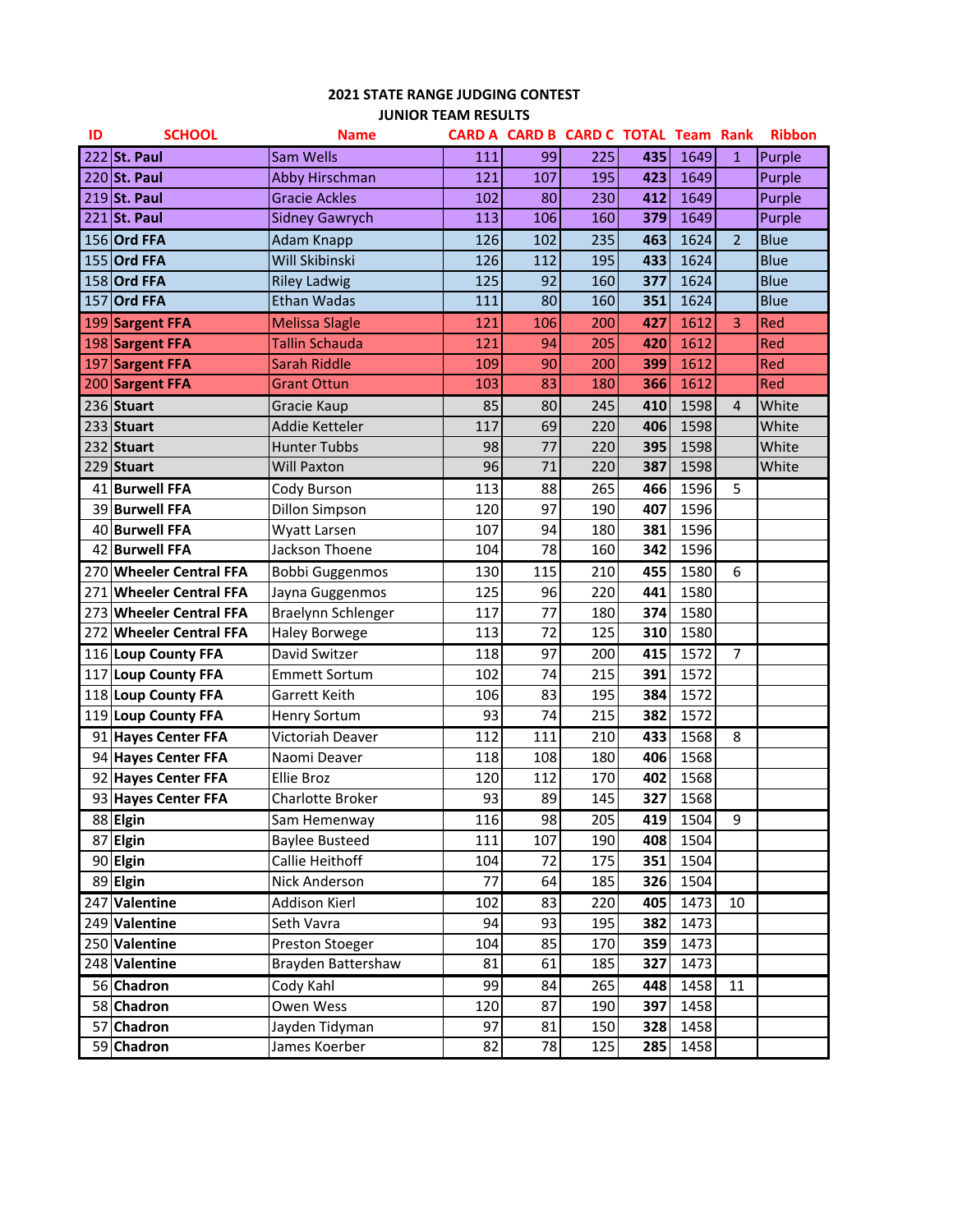| 230 Stuart                            | Lacey Paxton                           | 111      | 68       | 180       | 359 | 1393             | 12 |  |
|---------------------------------------|----------------------------------------|----------|----------|-----------|-----|------------------|----|--|
| 234 Stuart                            | Megan Karo                             | 105      | 80       | 170       | 355 | 1393             |    |  |
| 231 Stuart                            | <b>Ben Paxton</b>                      | 111      | 73       | 165       | 349 | 1393             |    |  |
| 235 Stuart                            | Cory Gubbels                           | 98       | 67       | 165       | 330 | 1393             |    |  |
| 137 McPherson County FFA              | Klaire Ward                            | 105      | 53       | 205       | 363 | 1338             | 13 |  |
| 135 McPherson County FFA              | <b>Isaac Goosey</b>                    | 92       | 70       | 185       | 347 | 1338             |    |  |
| 136 McPherson County FFA Saije Phelps |                                        | 76       | 53       | 200       | 329 | 1338             |    |  |
| 134 McPherson County FFA Kaden Blake  |                                        | 74       | 60       | 165       | 299 | 1338             |    |  |
| 148 Oneill FFA                        | Tate Krysl                             | 105      | 67       | 230       | 402 | 1334             | 14 |  |
| 147 Oneill FFA                        | <b>Hadley Wrede</b>                    | 66       | 68       | 200       | 334 | 1334             |    |  |
| 149 Oneill FFA                        | Claire Stanth                          | 85       | 55       | 175       | 315 | 1334             |    |  |
| 150 Oneill FFA                        | <b>Beth Owens</b>                      | 83       | 55       | 145       | 283 | 1334             |    |  |
| 120 Loup County FFA                   | Gracey Rodocker                        | 88       | 78       | 175       | 341 | 1327             | 15 |  |
| 123 Loup County FFA                   | <b>Hudson Kraus</b>                    | 66       | 65       | 205       | 336 | 1327             |    |  |
| 121 Loup County FFA                   | Lissy Kipp                             | 88       | 72       | 170       | 330 | 1327             |    |  |
| 122 Loup County FFA                   | Claira Morgan                          | 87       | 63       | 170       | 320 | 1327             |    |  |
| 114 Loup City FFA                     | Conner Slobaszewski                    | 99       | 90       | 195       | 384 | 1279             | 16 |  |
| 111 Loup City FFA                     | Libby Ference                          | 100      | 88       | 115       | 303 | 1279             |    |  |
| 112 Loup City FFA                     | Jaxson Kusek                           | 91       | 63       | 145       | 299 | 1279             |    |  |
| 113 Loup City FFA                     | Parker Slobaszewski                    | 90       | 68       | 135       | 293 | 1279             |    |  |
| 174 Palmer FFA                        | <b>Emily Gay</b>                       | 95       | 77       | 130       | 302 | 1254             | 17 |  |
| 175 Palmer FFA                        | Savannah Glause                        | 72       | 58       | 170       | 300 | 1254             |    |  |
| 176 Palmer FFA                        | Kyleigh Muller                         | 78       | 70       | 150       | 298 | 1254             |    |  |
| 177 Palmer FFA                        | Kassidy Shuda                          | 86       | 68       | 200       | 354 | 1254             |    |  |
|                                       |                                        |          |          |           |     |                  |    |  |
| 184 Riverside FFA                     | <b>Colton Bernt</b>                    | 91       | 69       | 180       | 340 | 1248             | 18 |  |
| 187 Riverside FFA                     | Aidan Choat                            | 69       | 85       | 170       | 324 | 1248             |    |  |
| 185 Riverside FFA                     | Kaimyn Rutten                          | 75       | 82       | 165       | 322 | 1248             |    |  |
| 186 Riverside FFA                     | Maria Moseman                          | 83       | 64       | 115       | 262 | 1248             |    |  |
| 5 Ainsworth                           | <b>Trey Appelt</b>                     | 109      | 84       | 230       | 423 | 1230             | 19 |  |
| 7 Ainsworth                           | Makenzy Cheatum                        | 85       | 82       | 150       | 317 | 1230             |    |  |
| 8 Ainsworth                           | Kaidence Fletcher                      | 75       | 63       | 130       | 268 | 1230             |    |  |
| 6 Ainsworth                           | <b>Terrin Barthel</b>                  | 76       | 61       | 85        | 222 | 1230             |    |  |
| 254 Wallace FFA                       | <b>Mallory McConnell</b>               | 61       | 64       | 230       | 355 | 1215             | 20 |  |
| 253 Wallace FFA                       | Ryleigh Hanson                         | 59       | 63       | 190       | 312 | 1215             |    |  |
| 256 Wallace FFA                       | Ashley Robertson                       | 63       | 52       | 195       | 310 | 1215             |    |  |
| 255 Wallace FFA                       | Kendall McClintock                     | 42       | 56       | 140       | 238 | 1215             |    |  |
| 63 Cody - Kilgore                     | <b>Trey Hand</b>                       | 66       | 56       | 235       | 357 | 1199             | 21 |  |
| 65 Cody - Kilgore                     | Carson Lancaster                       | 86       | 47       | 195       | 328 | 1199             |    |  |
| 64 Cody - Kilgore                     | Jacob Knox                             | 49       | 59       | 155       | 263 | 1199             |    |  |
| 66 Cody - Kilgore                     | Jasper Roseberry                       | 76       | 40       | 135       | 251 | 1199             |    |  |
| 13 Amherst                            | Noah Trampe                            | 105      | 72       | 180       | 357 | 1184             | 22 |  |
| 15 Amherst                            | Morgan Ourada                          | 82       | 74       | 150       | 306 | 1184             |    |  |
| 14 Amherst                            | Javelynn Graham                        | 84       | 74       | 120       | 278 | 1184             |    |  |
| 16 Amherst                            | Nolan Pile                             | 58       | 45       | 140       | 243 | 1184             |    |  |
| 79 Deshler                            | Danessa Buckles                        | 87       | 73       | 190       | 350 | 1180             | 23 |  |
| 82 Deshler                            | Stormi Capek                           | 79       | 66       | 165       | 310 | 1180             |    |  |
| 80 Deshler<br>81 Deshler              | Addyson Hintz<br><b>Brent Buescher</b> | 78<br>77 | 57<br>48 | 170<br>90 | 305 | 1180<br>215 1180 |    |  |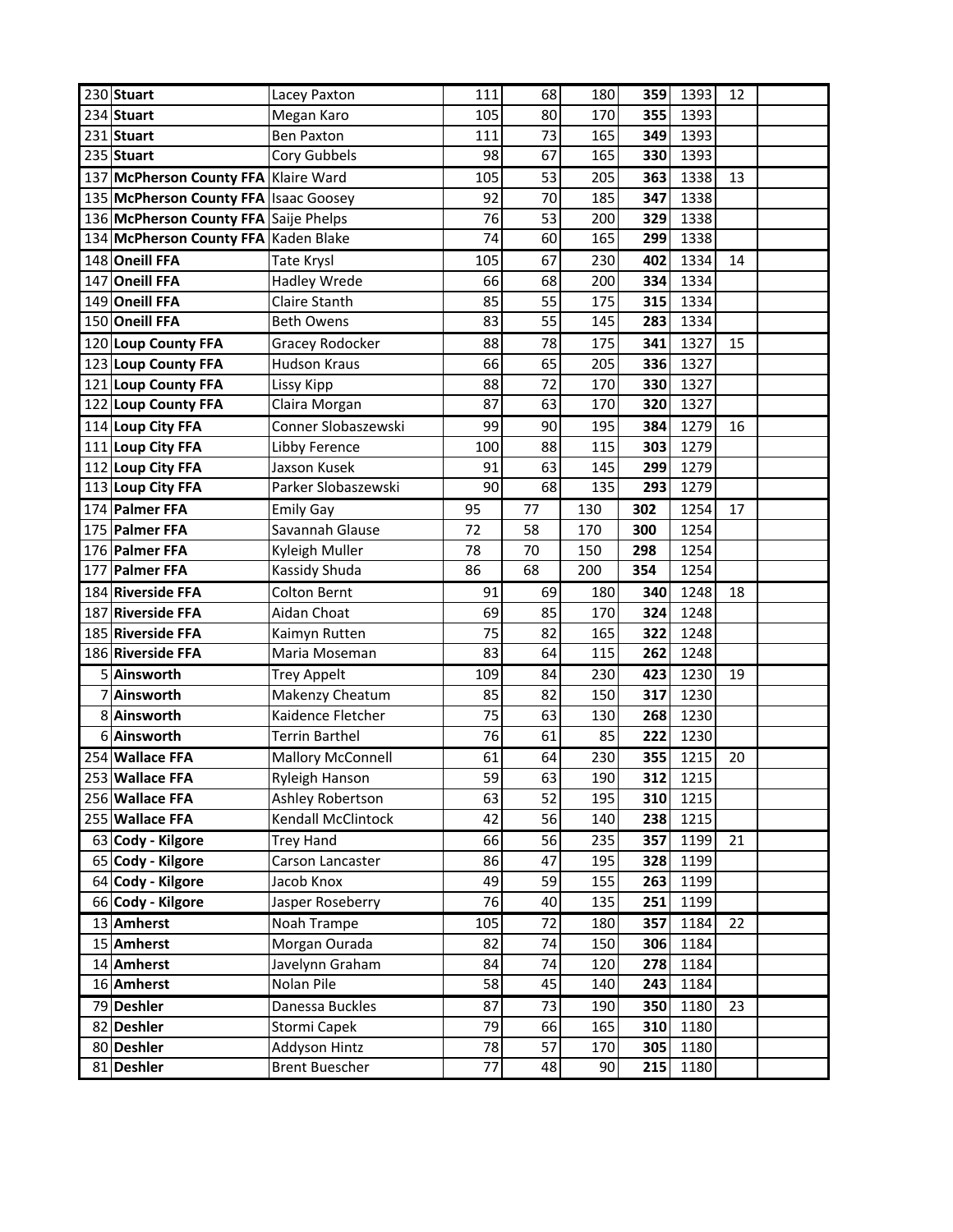| 298 Bridgeport FFA         | Ashlynn Collins                    | 69       | 75       | 170        | 314        | 1175       | 24       |  |
|----------------------------|------------------------------------|----------|----------|------------|------------|------------|----------|--|
| 296 Bridgeport FFA         | <b>Maddie Martin</b>               | 79       | 75       | 160        | 314        | 1175       |          |  |
| 295 Bridgeport FFA         | Tessa Little                       | 84       | 84       | 115        | 283        | 1175       |          |  |
| 297 Bridgeport FFA         | Makayla Martin                     | 77       | 82       | 105        | 264        | 1175       |          |  |
| 215 Southern Valley        | Kamden Bose                        | 75       | 64       | 230        | 369        | 1175       | 25       |  |
| 218 Southern Valley        | Kota Batt                          | 59       | 67       | 175        | 301        | 1175       |          |  |
| 216 Southern Valley        | <b>Brenna Balderston</b>           | 68       | 58       | 150        | 276        | 1175       |          |  |
| 217 Southern Valley        | <b>Trey Broeker</b>                | 58       | 61       | 110        | 229        | 1175       |          |  |
| 132 McCook                 | Joseph Barenberg                   | 113      | 105      | 170        | 388        | 1103       | 26       |  |
| 126 McCook                 | Haylee Schlegel                    | 66       | 55       | 150        | 271        | 1103       |          |  |
| 127 McCook                 | <b>Beckett Heskett</b>             | 62       | 63       | 120        | 245        | 1103       |          |  |
| 125 McCook                 | Deacon Walkington-Kinnie           | 49       | 40       | 110        | 199        | 1103       |          |  |
| 46 Cambridge FFA           | <b>Brenna Deterding</b>            | 75       | 81       | 160        | 316        | 1075       | 27       |  |
| 44 Cambridge FFA           | Nolan Westadt                      | 66       | 64       | 155        | 285        | 1075       |          |  |
| 45 Cambridge FFA           | Rachel Harris                      | 61       | 51       | 165        | 277        | 1075       |          |  |
| <b>Cambridge FFA</b><br>47 | Dierks Sayer                       | 61       | 66       | 70         | 197        | 1075       |          |  |
| 71 Creek Valley            | Ella Whiting                       | 60       | 65       | 160        | 285        | 1028       | 28       |  |
| 74 Creek Valley            | Colten Ringer                      | 72       | 59       | 130        | 261        | 1028       |          |  |
| 73 Creek Valley            | Ava Fraass                         | 64       | 60       | 125        | 249        | 1028       |          |  |
| 72 Creek Valley            | Anna Speirs                        | 38       | 50       | 145        | 233        | 1028       |          |  |
| 31 Broken Bow FFA          | Alex Berghorst                     | 107      | 77       | 220        | 404        | 944        | 29       |  |
| 34 Broken Bow FFA          | Emma Olson                         | 55       | 66       | 165        | 286        | 944        |          |  |
| 32 Broken Bow FFA          | <b>Bailey Christen</b>             | 28       | 38       | 70         | 136        | 944        |          |  |
| 33 Broken Bow FFA          | Jailye Gates                       | 29       | 34       | 55         | 118        | 944        |          |  |
| 281 Gordon Rushville FFA   | <b>Ben Meyer</b>                   | 99       | 63       | 120        | 282        | 923        | 30       |  |
| 280 Gordon Rushville FFA   | Lane Tausan                        | 59       | 47       | 120        | 226        | 923        |          |  |
| 279 Gordon Rushville FFA   | <b>Braylynne McKimmey</b>          | 53       | 48       | 115        | 216        | 923        |          |  |
| 278 Gordon Rushville FFA   | <b>Rylie Barker</b>                | 51       | 48       | 100        | 199        | 923        |          |  |
| 21 Arcadia FFA             | Trysten Hornickel                  | 57       | 53       | 165        | 275        | 867        | 31       |  |
| 23 Arcadia FFA             | Cami Hansen                        | 38       | 43       | 135        | 216        | 867        |          |  |
| 24 Arcadia FFA             | <b>Emeline Braithwaite</b>         | 52       | 44       | 105        | 201        | 867        |          |  |
| 22 Arcadia FFA             | Kelbi Martin                       | 42       | 38       | 95         | 175        | 867        |          |  |
| 196 Rock County            | Adisyn Anderson                    | 57       | 48       | 160        | 265        | 856        | 32       |  |
| 194 Rock County            | Olivia Strand                      | 84       | 48       | 100        | 232        | 856        |          |  |
| 195 Rock County            | Morgan Lewis                       | 48       | 39       | 110        | 197        | 856        |          |  |
| 193 Rock County            | Lily Gugdel                        | 48       | 39       | 75         | 162        | 856        |          |  |
| 305 Stapleton FFA          | Kylee Lee                          | 46       | 46       | 120        | 212        | 771        | 33       |  |
| 304 Stapleton FFA          | Marianne Zuniga                    | 47       | 56       | 95         | 198        | 771        |          |  |
| 307 Stapleton FFA          | Cameron Berliner                   | 48       | 43       | 105        | 196        | 771        |          |  |
| 306 Stapleton FFA          | Haylee Dimmitt                     | 63       | 52       | 50         | 165        | 771        |          |  |
| 179 Red Cloud              | Isabel McCutcheon                  | 64       | 43       | 150        | 257        | 757        | 34       |  |
| 181 Red Cloud              | Olivia Ord                         | 37       | 32       | 120        | 189        | 757        |          |  |
| 182 Red Cloud              | Paiton Lewis                       | 42       | 45       | 90         | 177        | 757        |          |  |
| 180 Red Cloud              | Josie Rust                         | 42       | 37       | 55         | 134        | 757        |          |  |
| 238 Thedford               | Tyson Hickman                      | 58       | 63       | 145        | 266        | 496        | 35       |  |
| 239 Thedford               | Aydyn Hall                         | 44       | 51       | 135        | 230        | 496        |          |  |
|                            |                                    |          |          |            |            |            |          |  |
| 101 Kearney FFA            | Tayah Sackett                      | 45       | 38       | 140        | 223        | 441        | 36       |  |
| 100 Kearney FFA            | Alyvia Shultz-Ramer                | 69       | 59       | 90         | 218        | 441        |          |  |
| 286 Sutherland<br>68 Cozad | <b>Story Rasby</b><br>Jorja Yochum | 66<br>55 | 56<br>59 | 160<br>150 | 282<br>264 | 282<br>264 | 37<br>38 |  |